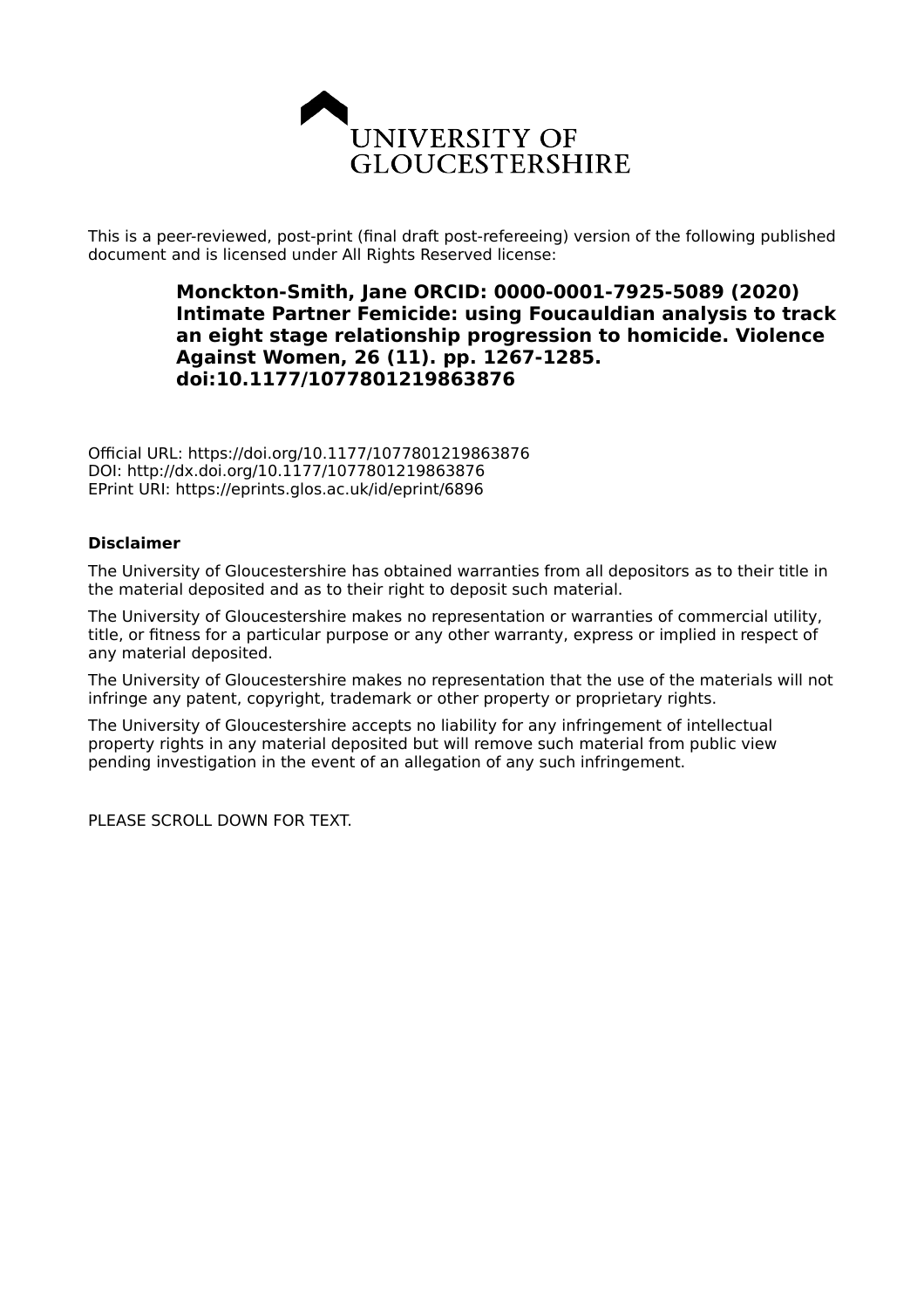# Intimate Partner Femicide: using Foucauldian analysis to track an eight stage relationship progression to homicide

The killing of women by their intimate, or former intimate partners, known as Intimate Partner Femicide (IPF), is a serious social, criminal justice, and public health issue. Globally, homicide statistics show that men dominate as both perpetrators and victims of homicide (95% and 80% respectively) except in the Intimate Partner Homicide (IPH) category where women account for around 82% of victims, and the vast majority of these were in heterosexual relationships involving a male perpetrator when they died (UNODC, 2018). The UK Femicide Census reported that between 2009 and 2015, 598 women were identified as killed by their male partner (Brennan, 2016), and similar ratios are broadly replicated across the western world (Dobash and Dobash, 2015; Monckton Smith, 2012). The real number of deaths is difficult to estimate as, amongst other things, problems in defining the category can mask the true scale of the issue (Fairbairn *et al*, 2017; Devaney and Lazenbatt*,* 2016). There are significant pressures in the UK on public services to reduce the number of deaths, and a need for more information to aid in assessing risk of homicide in intimate relationships (Monckton Smith *et al.,* 2014). The aim of this paper is to develop understanding of non-clinical risk assessment to aid professionals, such as police officers, working on the frontline. It was found in the literature review that competing discursive positions impact on the assessment of risk in this context (Monckton Smith *et al*, 2014), and this was the basis for the methodological approach. Using the principles of Foucauldian Discourse Analysis, two competing discursive positions were identified that appear to dominate the way risk is perceived in this context. One is the *coercive control discourse*, that represents IPF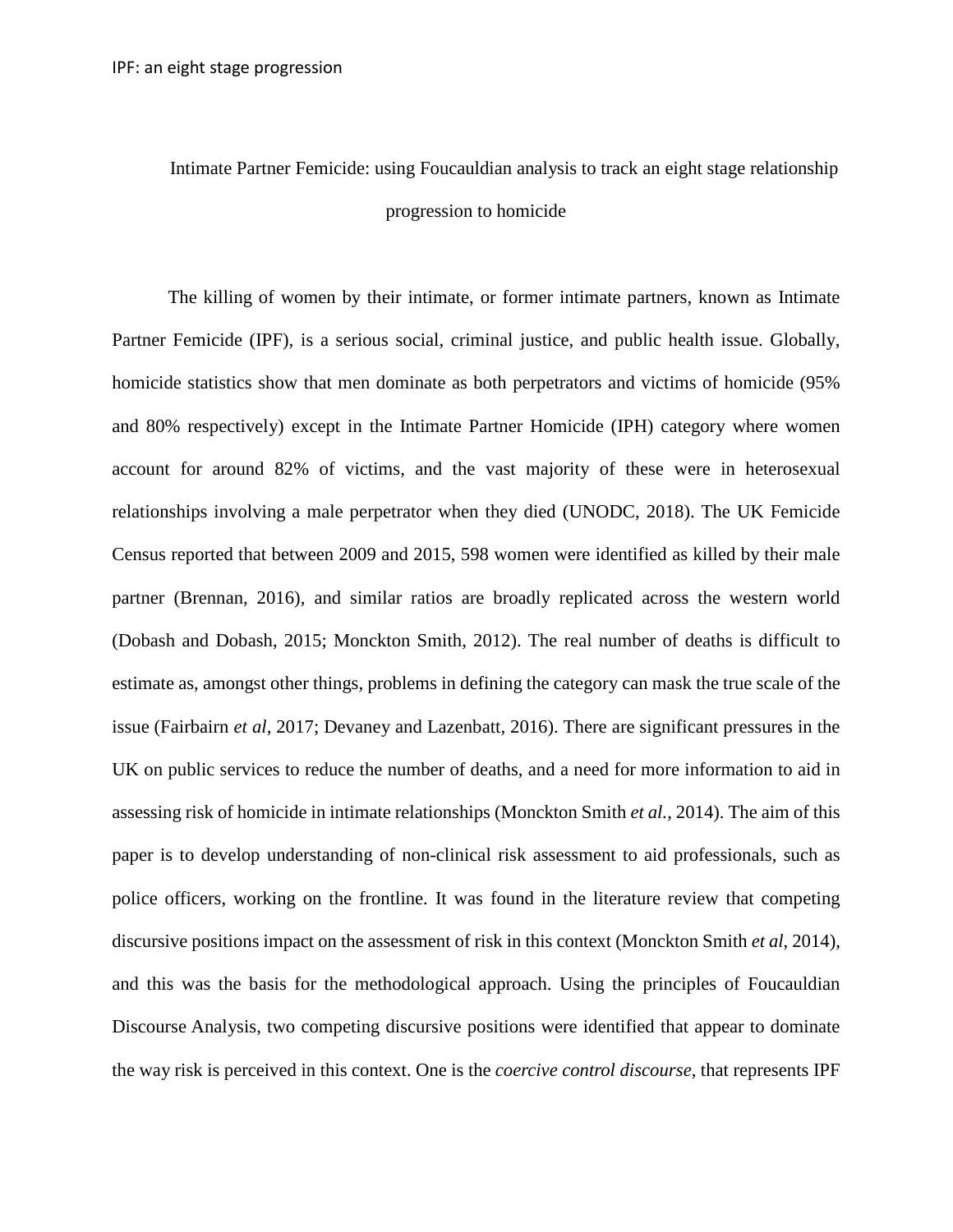as part of a predictable process involving domestic abuse, and the other is the *crime of passion discourse*, that represents IPF as a spontaneous incident occurring in response to a proximal provocation and which may or may not involve domestic violence.

#### DOMESTIC ABUSE AND IPF

The links between IPF and domestic abuse are powerful, and a history of domestic abuse is a key risk marker in those who are IPF killers (Dawson and Piscitelli, 2017). A history of domestic abuse is also anecdotally increasingly linked to other homicide categories, notably mass homicides (De Haldevang, 2018; Everytown, 2017), and its association to criminal activity more generally is being recognised. Research suggests that domestic abuse characterised by patterns of coercive control and/or stalking is more likely to end in homicide (Dobash and Dobash, 2015; Stark, 2009; Campbell *et al.,* 2007; Campbell *et al* 2003, Mullen *et al.,* 2000). The coercive control discourse is a resistance to more traditional and dominant rationalisations for domestic homicide which have been explained with reference to the crime of passion.

Recent legislative changes in the UK and Ireland have criminalised controlling patterns (see s.76 Serious Crimes Act 2015 (UK); Domestic Abuse (Scotland) Act 2018; and Domestic Violence Act 2018 (Ireland), also stalking patterns (see Protection of Freedoms Act 2012 (UK)). These political moves, at least in part, reflect the importance and value of control and stalking in predicting serious harm and homicide. For example, Johnson (2008, 2011) identifies three typologies of domestic abuse, broadly organised around perpetrator motivation, which are referred to as *intimate terrorism*, *violent resistance*, and *situational couple violence*. The pattern *intimate terrorism* has the strongest links to controlling patterns and the highest risk for homicide. Stark's (2009) work described and defined *coercive control* which he constructs as a liberty crime, arguing that it erodes personal freedoms and choice leading the victim to a state of subjugation. Again,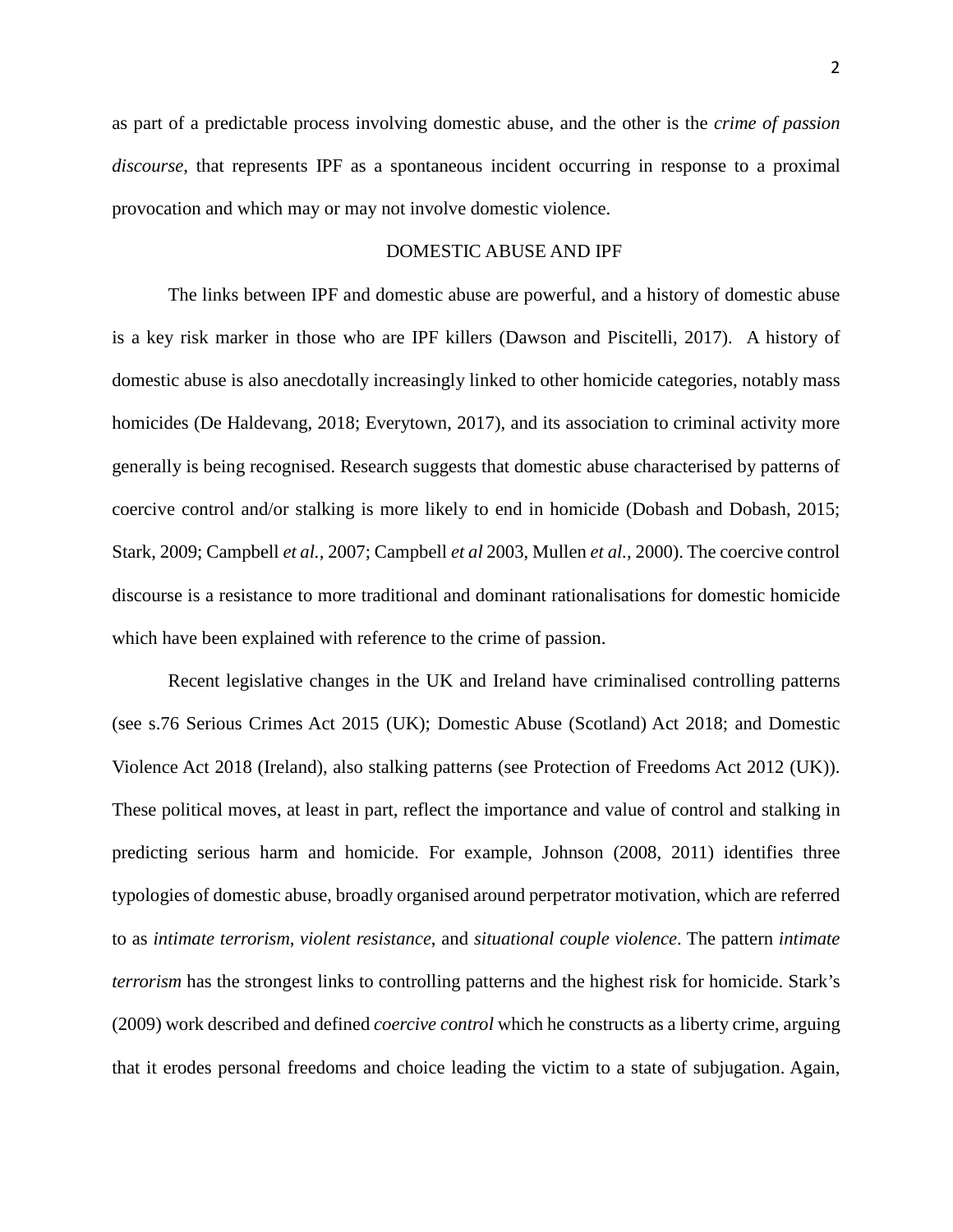perpetrator motivation is set around a need for control, and challenges to that control produce an environment where homicide is more likely. Research in an Australian study by Johnson *et al* (2019) found that controlling patterns were found in most cases of IPF. Some argue that domestic abuse cannot be split into mutually exclusive categories (Gulliver & Fanslow 2015), but describing heterogeneity in behaviour and motivation through typologies can help organise approaches to risk. For example, there is a precedent in stalking research that motivation can be categorised and has a relationship to risk and threat (Mullen *et al.,* 2000). The notion that IPF is part of a process motivated by control, rather than a response to an incident, is central to considering risk in this paper.

#### RISK ASSESSMENT AND IPF

Predicting if, and when, homicide may occur dominates UK police and professional responses to disclosures of domestic abuse and stalking, as it does in many jurisdictions. Two key risk approaches are taken, especially in triage: an actuarial and a clinical approach. There are problems inherent in any risk assessment model, and the history of assessing risk of violence specifically, suggests that it is not a precise science (Shapiro and Noe, 2015). Police assess the imminence of homicide using a quasi-actuarial approach which identifies and measures presence of domestic abuse or stalking using Risk Identification Checklists (RICs). Such RICs are lists of known behavioural markers which have been found to be present in previous research into domestic homicides. Thus they identify if known high-risk markers are present in any relationship where domestic abuse is suspected. Broadly, in practice, the number of markers identified on the list will influence whether the victim is considered high, medium or standard risk for homicide. This risk level will then determine the type of resources allocated to that victim (Monckton Smith *et al.,* 2014). However, there is little support for the idea that sheer numbers of risk markers alone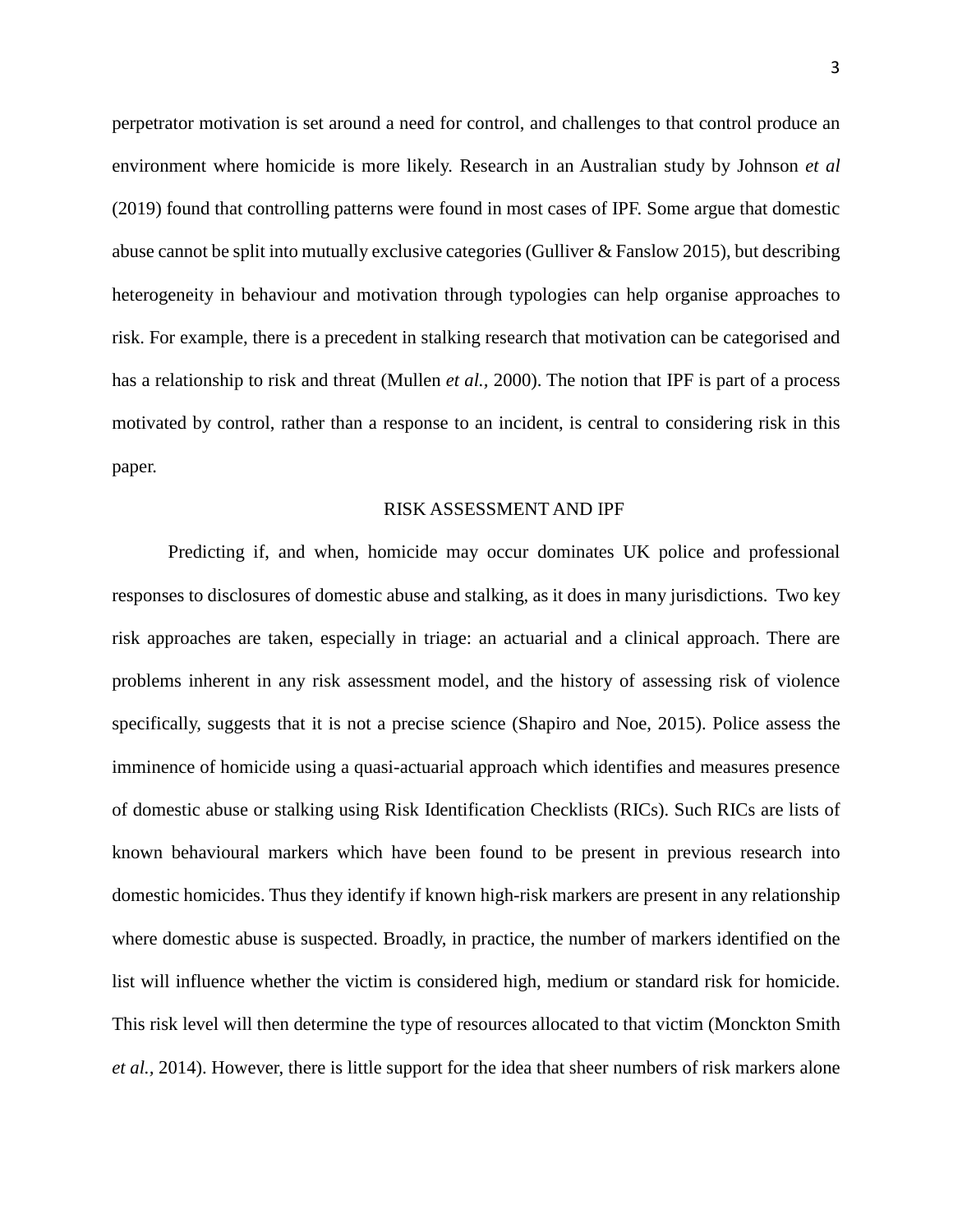equate to imminence of homicide (Shapiro & Noe, 2015). The presence of some high-risk markers on RICs, like violence, fear and control may identify domestic abuse, but markers like separation and escalation in control, better identify the potential for imminent homicide (Dobash & Dobash, 2015; Gilchrist, 2013; Stark 2009, Johnson, 2008; Websdale & Dedolph, 2000). It is probably more accurate to say that markers interact with each other in quantifying risk, but this is not always reflected in use of RICs. Clusters of risk markers are considered more predictive than numbers of them; for example, where there is control, violence and a separation after living together there is said to be a 900% increase in the potential for homicide (NCICP 2003).

A clinical approach to risk assessment is also argued to be problematic. Domestic abuse, coercive control and stalking are not clinical conditions, but patterns of behaviour. There is a strong backlash noted in Feminist scholarship which constructs clinical explanations for domestic abuse as excusing the patterns of behaviour. It is argued that social and cultural belief systems, and systemic gender inequality are more influential (Hall, 2015; Johnson, 2011; Dobash & Dobash, 1998; Yllo & Bograd, 1988). Mental illness, and drug and alcohol misuse are thought to exacerbate the predicament the behaviours create, but they are not considered to be causative (Stark, 2009). Johnson (2008) identifies two distinct typologies of abuser who are controlling and dangerous, but neither has significant links to mental illness, though there is a relationship to personality disorder. Profiles of rejected stalkers (dominated by intimate partner stalking) also reveal personality disorders to be more of a problem than mental illness (Farnham, 2018; Mullen *et al.,* 2006; Mullen, Pathé and Purcell, 2000). The emergence of stalking clinics in England and Wales which employ a dual approach to risk assessment, and use both actuarial and clinical models in triage (Farnham, 2018), reveal the importance of both, and the multi-faceted nature of domestic abuse and IPF.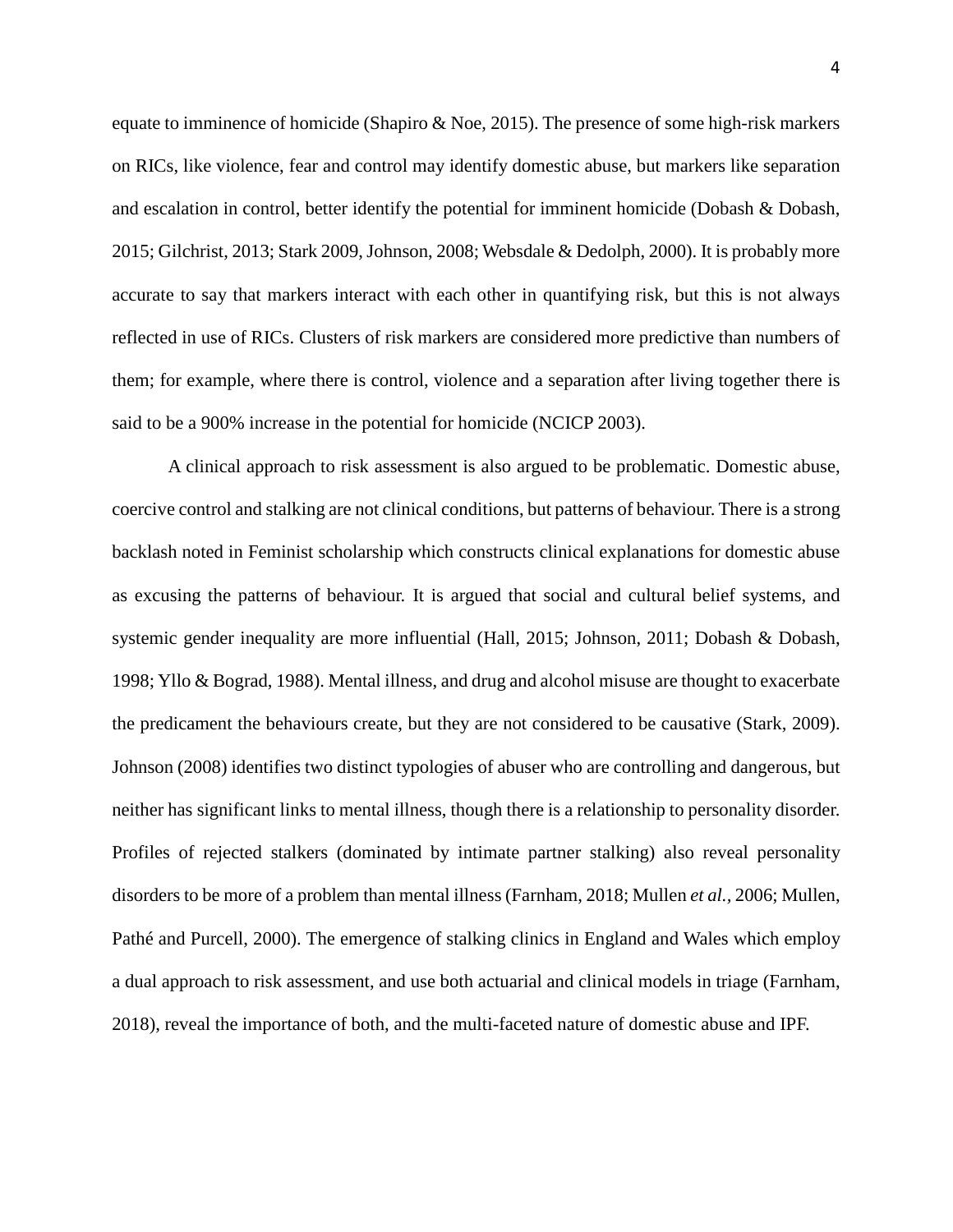The introduction of Domestic Homicide Reviews in England and Wales (DHRs) in 2011 as part of the Domestic Violence, Crime and Victims Act (2004) was another move towards identifying opportunities to prevent future homicide and forms part of the Government's strategy to end violence against women and girls (Home Office 2016d). The model used in the DHR focuses on tracking the antecedent histories in cases of IPF (and other categories of domestic homicide) to produce a chronology which may go back many years. Opportunities for intervention are then identified by looking at the chronology and especially interactions with professionals and agencies. Research has revealed that there are many consistent themes in the chronologies of IPF cases in the DHRs (Home Office 2016c, Standing Together 2016). Chronologies and temporal sequences are potentially useful in understanding the dynamic nature of risk, and how and when it can escalate.

#### TEMPORAL SEQUENCING

Temporal sequencing has an established presence in homicide studies, from Luckenbill's (1977) micro level situational analysis producing the six stages of male confrontational homicide, to Stanton's (2016) macro level structural analysis producing the ten stages of genocide. Wertham's (1937) thesis on catathymic crisis as an explanation for apparently motiveless violent crimes, produced a five stage sequence, which has been more recently developed to understand an offender's psychiatric progression to a decision to kill in cases of serial killing (Schlesinger, 2002; Garrison, 1996). Mullen (2004) and Adams (2007) analyses of mass homicides and IPH respectively, mapped the consistencies in the antecedent histories of the homicides to understand the progression to fatal violence. This approach is therefore potentially useful.

The diversity of methods, perspectives and categories of homicide in temporal sequencing notwithstanding, there is a unifying idea articulated by Stanton (2016) that the later stages in the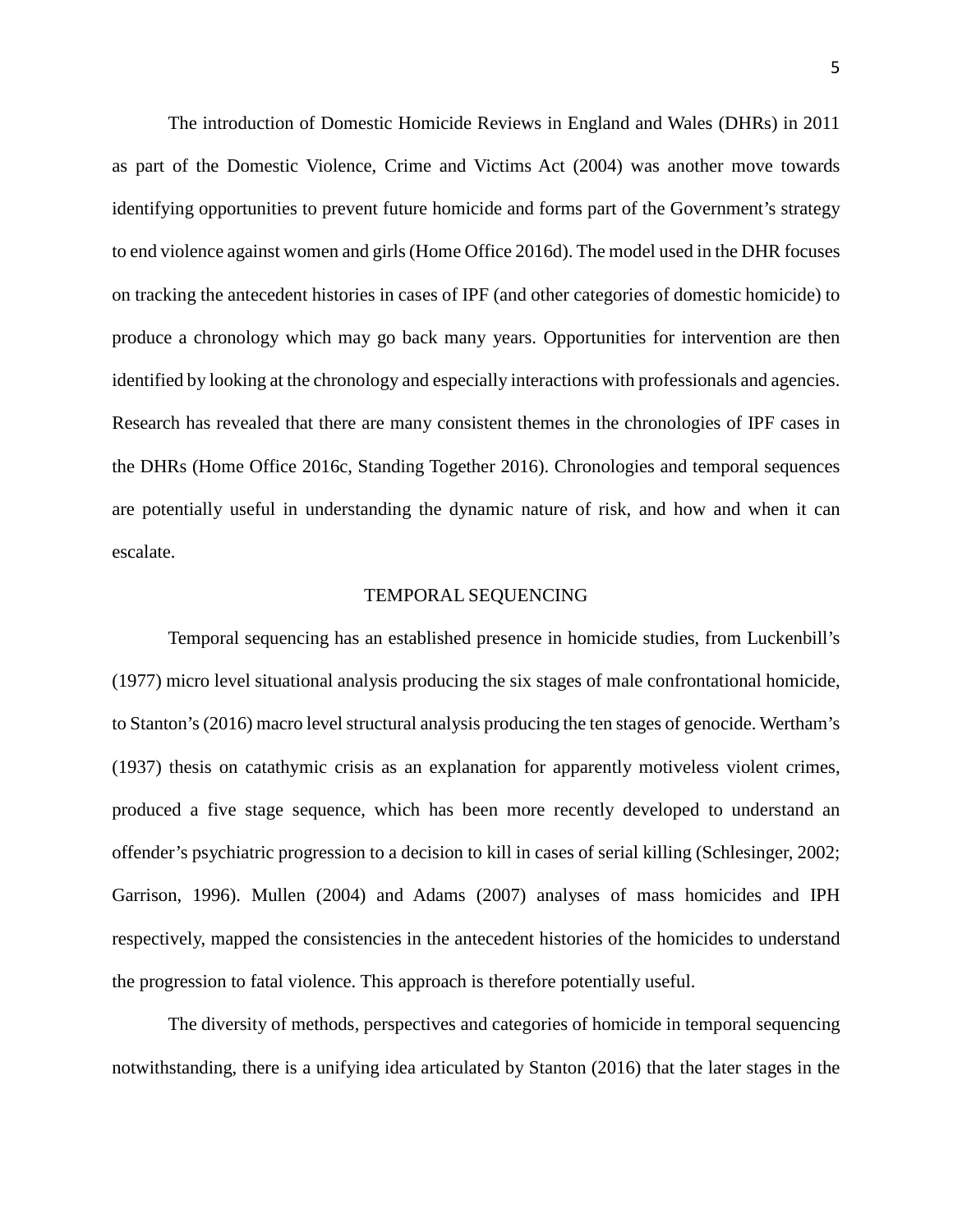sequences are preceded by the earlier stages, and the progression helps understand the motivation to kill, and identify opportunities at each stage to prevent the homicide happening.

The theoretical positions around the motivation to kill in IPF are important in constructing and organising a temporal sequence. I draw from Stark (2009) and Johnson's (2008) work which situates controlling patterns as driving domestic abuse, and any threats to that control as raising risk for homicide. I also consider the work of Mullen *et al* (2000) around motivation in the *rejected stalker* category to be important, as the literature builds a picture of stalking and controlling characteristics interacting together and simultaneously present in cases of IPF (Monckton Smith, Haile & Szymanska, 2017). The literature also tells us about motivation to *kill* in IPF, and Dobash and Dobash's work which concludes that, 'a man may decide to "change the project" from attempting to keep her (the victim) within the relationship to destroying her for leaving it' (2015:39) most clearly articulates that a change in thinking may precede homicide in this context. Changes in thinking are often a specific stage in homicide sequencing and so-called 'last chance' thinking, where an individual may feel there is nothing left for them, is a risk marker for imminent homicide. Mullen (2004) describes this in his description of the change in thinking in autogenic massacre (for example, mass killings). Mullen argues that autogenic homicide is 'self-generated' that is, the perpetrator generates frustration, anger and rage in respect of specific issues or challenges, and moves increasingly towards considering homicide as the only relief. A decision to kill is made and acted on, rather than the killing being a spontaneous response to a proximal provocation. Schlesinger's (2002) description of the change in thinking during catathymic crisis, is also helpful. Along with Mullen (2004), this establishes thinking change which situates homicide as a relief or solution to challenges. Although I do not argue that IPF is the result of catathymic crisis, the description of the change in thinking is useful: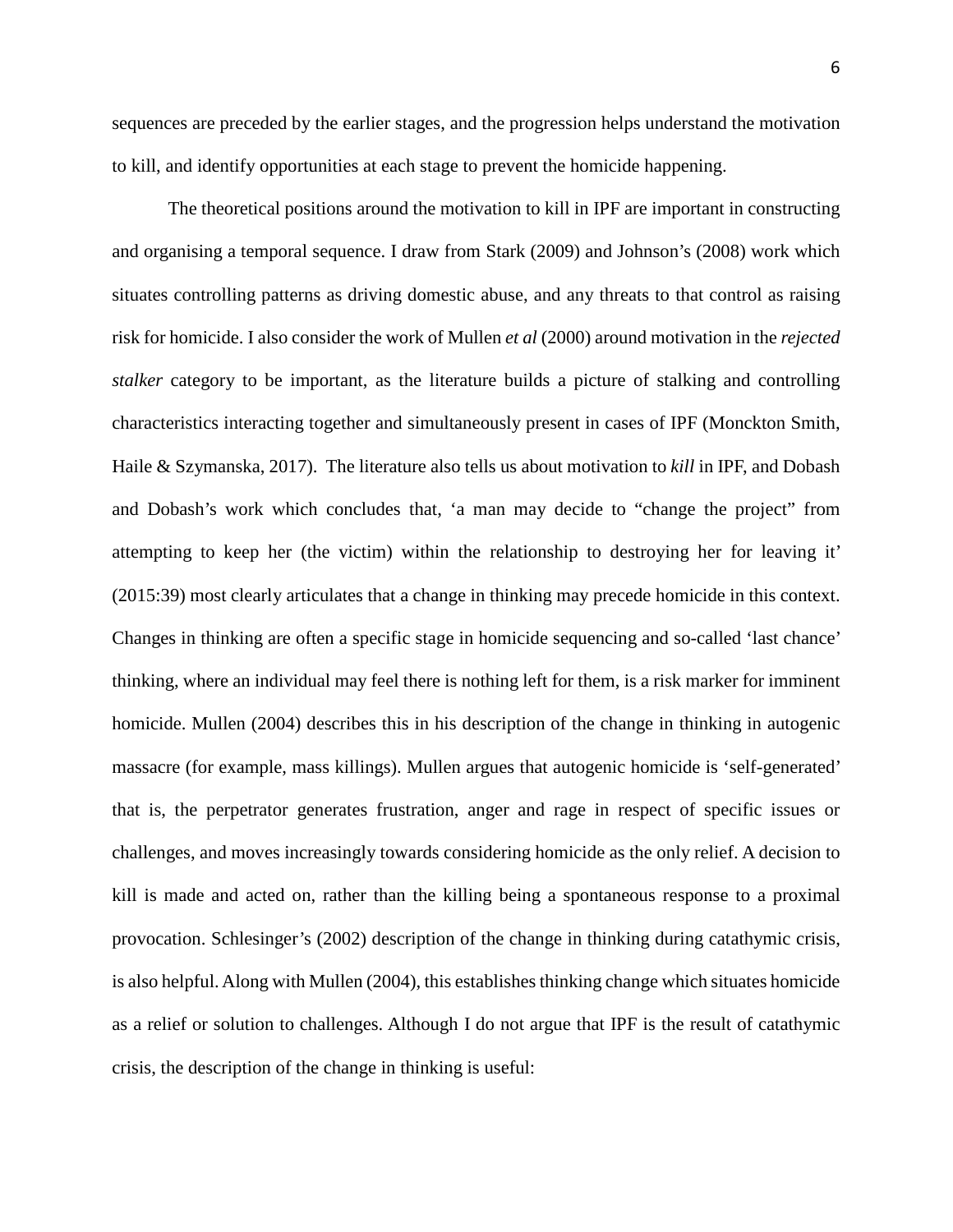''*there is a change in thinking whereby the offender comes to believe that he can resolve his inner conflict by committing an act of extreme violence against someone to whom he feels emotionally bonded*' (2002:64).

Thereby, changes in thinking, especially a move to last chance thinking, which lead to a decision to kill, are established in homicide temporal sequencing, and also in the literature surrounding IPF. Scholars argue that IPF killers respond to a trigger with an attitude captured in the often used quote 'if I can't have you, no-one can'. It is recognised that some IPF appear to be more spontaneous, especially where there is little temporal distance between a provocation or challenge and the fatal violence. Whilst this is certainly the case, it is possible, that the risk of homicide in such relationships follows a similar, if condensed, pattern. It is also recognised that there is a body of work which looks at psychodynamic stages in such homicides (Johnson & Sachman, 2014) and more nuanced and detailed individual psychopathologies, especially in familicide (Websdale, 2010). The argument proposed is that IPF is part of a journey where the motivation to abuse (need for control) is linked to the motivation to kill (loss of, or threat to, control). Breakdown in control can be preceded by a somewhat broad spectrum of triggers, and this often revolves around separation, but also financial ruin and mental or physical health crises. This means that there will be many more relationships where there is a breakdown in control, than there are homicides. However, if the response shows signs of last chance thinking, or determined revenge, then risk of homicide escalates.

### THE FOUCAULDIAN APPROACH

Foucault characterised discourse as more than merely a linguistic concept, he saw it as a way of *knowing* about something (1972). Domestic abuse discourses for example, tells us, amongst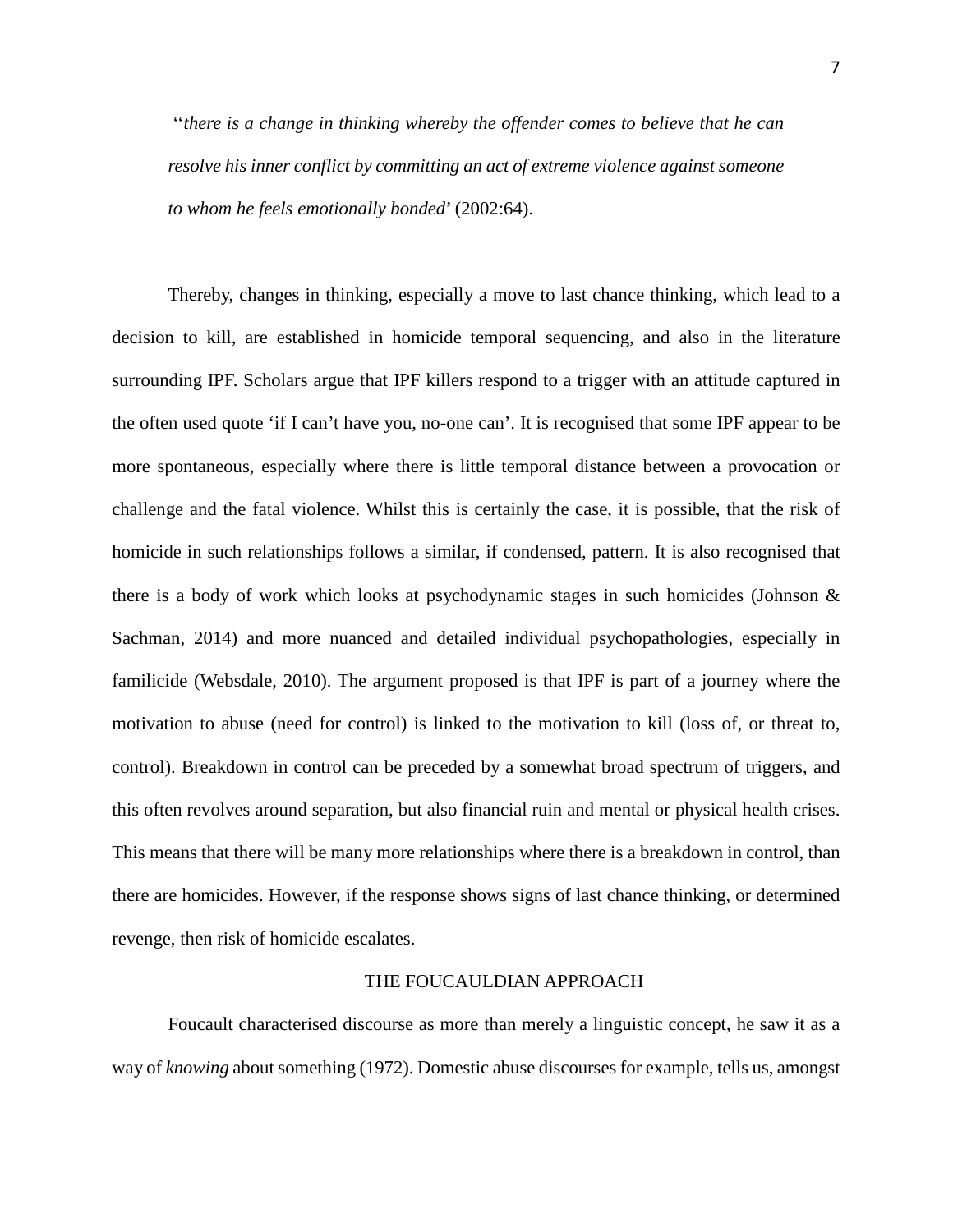other things, what domestic abuse is, who its victims and perpetrators are, what motivates it, and how we should respond. There will be multiple discourses in circulation at any point in time, but some become dominant. Foucault saw no linear progression or incremental building of knowledge within discourse, merely various constructions of it with varying degrees of power to assert their position as the truth. His genealogical approach is characterised by 'digging' through discourses across time, and producing a history of the present. In this paper, I specifically focus on how discourse impacts on assessment of, and response to, risk of homicide in domestic abuse. I identified two discourses, which I call the *crime of passion* discourse and the *coercive control* discourse, which are key. The crime of passion discourse shares knowledge with dominant discourses of domestic violence and romantic heterosexual love. There is heavy focus on gender, gendered roles, and perceived differences in male and female behaviours, responsibilities and expectations (Monckton Smith 2010, Dobash and Dobash 2002, Websdale 1999). More importantly, this discursive position prescribes the gendered order where women take a subservient position, as normal or natural, providing justifications for violence and homicide against women should the 'natural order' of things be broken (Monckton Smith 2012). These justifications have even formed legal defences to murder and excused violence against women (Lees 1997). A *crime of passion* homicide is characterised by spontaneous and unpredictable violence motivated by something the victim has done, and which is perceived by the perpetrator to be intolerable. What can be considered intolerable is also discursively constructed and Lees (1997) research of Old Bailey trials identified three key behaviours sanctioned as bad enough to potentially produce justifiable fatal violence. They are: nagging, infidelity, and rejecting the gendered order. The coercive control discourse, which has its theoretical roots in Feminism, is a resistance to this knowledge and constructs IPF as preceded and motivated by a breakdown in the control the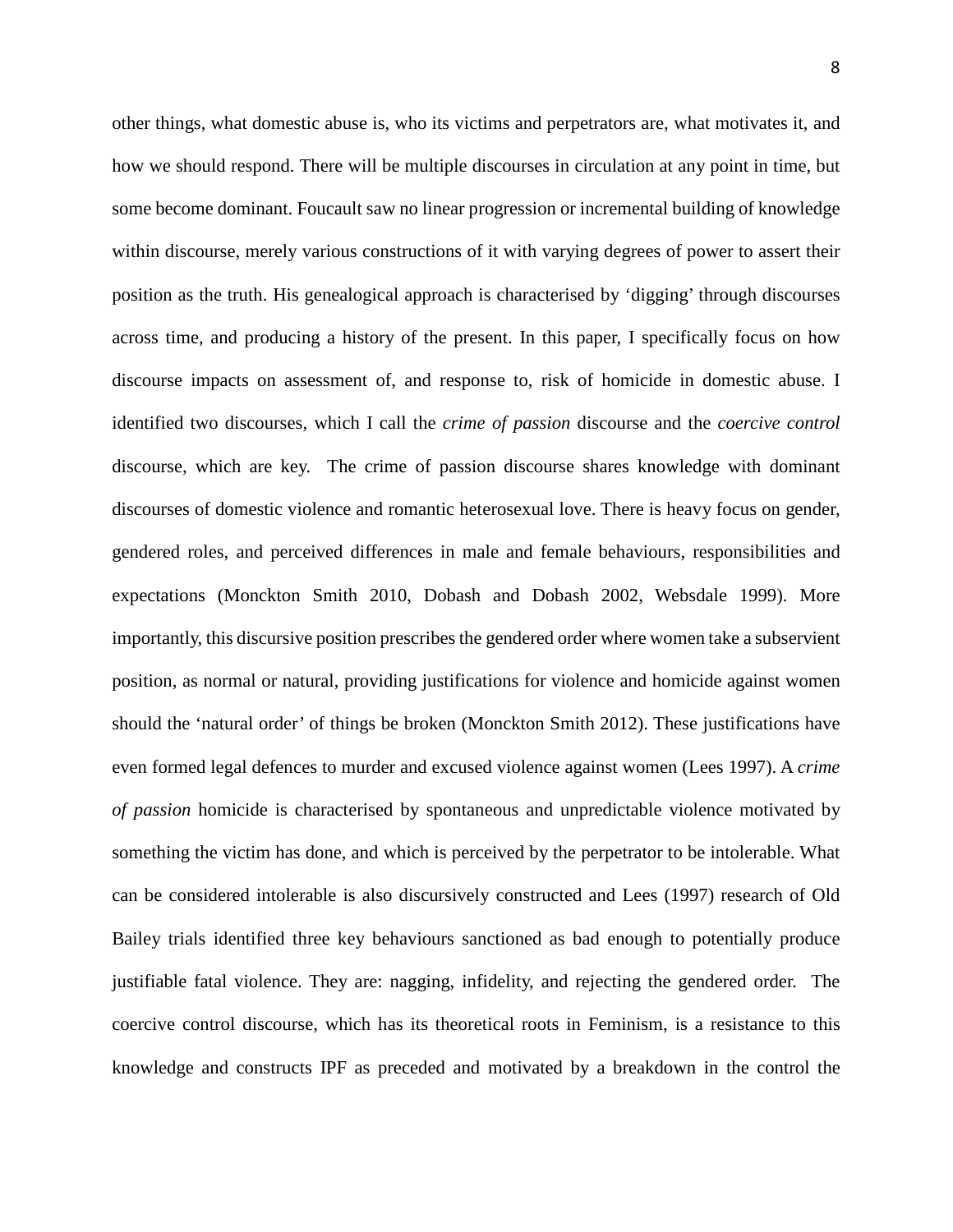perpetrator has of the relationship (and which they may feel entitled to) and their perceived loss of status or stability as a result. Traditional gendered roles are represented as socially constructed and discriminatory, and not natural. These two discourses, which both have a footprint in professional responses to domestic abuse victims, represent risk very differently. Risk of homicide in crime of passion discourse is seen as partly the product of victim behaviours and provocations. The homicides are only seen as predictable where the perpetrator displays routine serious violence. In this paper I look at the way risk escalates when considering control, rather than passion and violence as preceding homicide, taking account of knowledge produced in coercive control discourse. My specific aim was to identify a typical risk escalation in cases of IPF.

I followed Carabine's (2001) process for performing a Foucauldian Discourse Analysis. The first stage was to find all possible sources of information for the chosen topic, which is IPF chronologies. It is necessary for the researcher to *know* this data, to keep re-reading it, and become immersed in it (Carabine 2001). Foucauldian analytical tools which focus on concepts of power, truth and knowledge, are particularly useful in exploring social issues. Knowledge is seen to be produced within discourse in this approach, so it is important to consider who has the power to present their perspective as the truth. This may be through medical, legal, political, cultural or social institutions, and where a number of these institutions share and agree a perspective as the truth, what is called a discursive formation is built. Where this is the case contrasting opinion can become a mere resistance to what is accepted. In many ways the coercive control discourse is a resistance to traditional truths, having its roots in feminist scholarship, which has been a resistance to most institutional knowledge around gender. However, it is gaining dominance, and institutional endorsement, and this makes it an important discourse to consider. The truths presented in the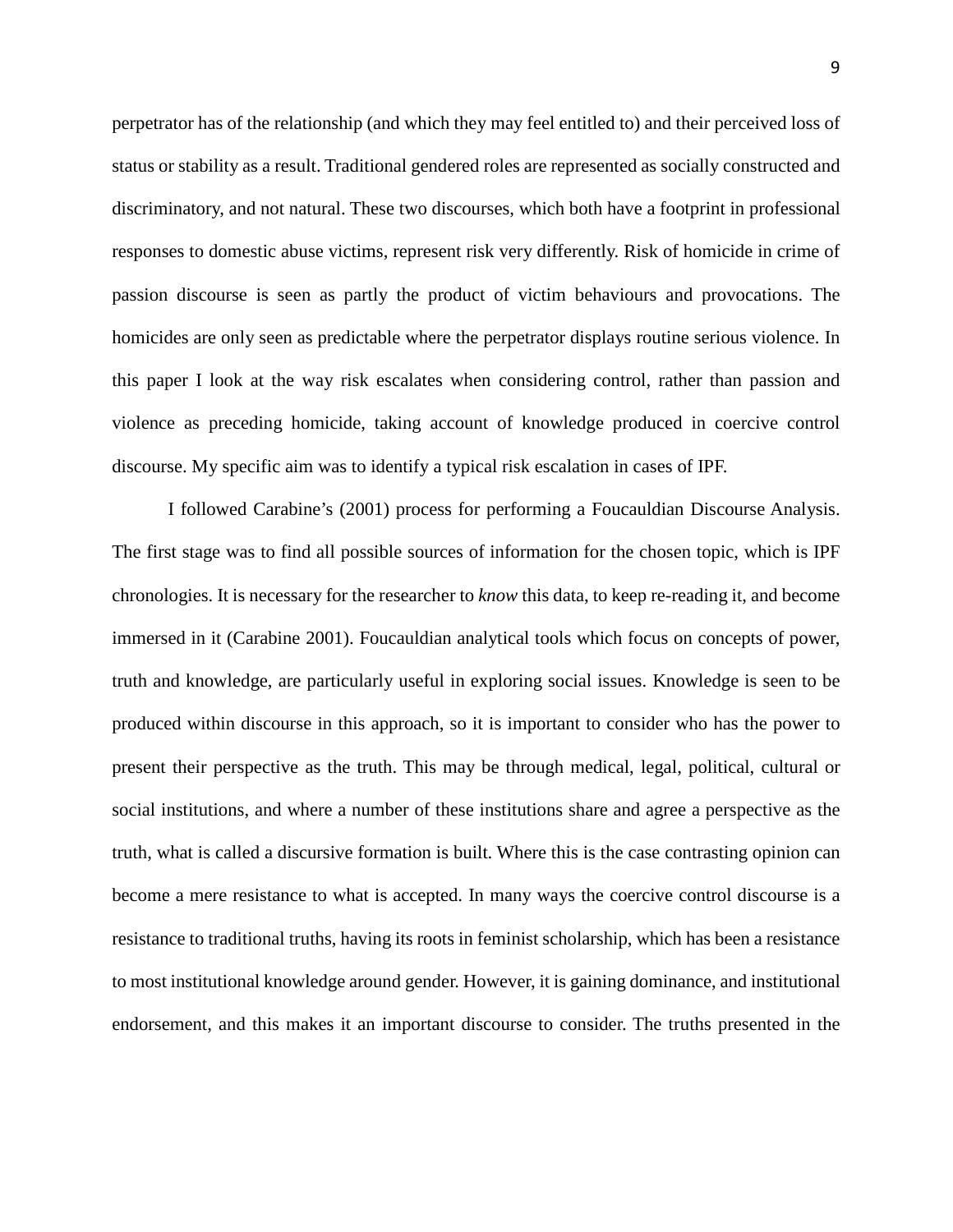coercive control discourse direct this analysis, and I set them in contrast to the dominant crime of passion discursive traditions.

To begin, 575 homicide cases involving women killed by men were identified using the *Counting Dead Women* database (Ingala Smith 2018). This was all cases from 2012 to 2015. There were found to be 372 IPF cases from the total of 575 homicides. Every case was reviewed drawing from published media and homicide reviews to establish the broad history and circumstances of the homicide, and to identify common and consistent themes. Those themes were placed into a simple temporal sequence. The sequence was initially formed of three stages: pre-relationship themes, relationship themes, and post relationship themes. Dominant pre-relationship themes were identified as: perpetrator has history of domestic abuse, controlling patterns or stalking; relationship themes were identified as presence of domestic abuse, controlling patterns and monitoring/stalking behaviours; post relationship themes were identified as separation instigated by the victim, stalking, threats to kill, or a threat to control or status (like illness or financial ruin). Then, risk markers appearing on standard RICs used by police (DASH 2009) which were found to be present in the cases, were placed in the three stage sequence, and any marker could potentially appear in more than one stage. These markers are consistent in research and histories of IPF cases, and are considered to identify domestic abuse and predict risk of homicide (DASH 2009). The markers were: history of abuse or stalking; possessiveness; control; monitoring; violence; sexual violence; isolation; threats to kill; threats to suicide; stalking; separation; escalating control or violence. Each marker had a working definition for consistency. Then additional recurring themes identified through the analysis were included, and the combined data produced five additional stages to the sequence, creating eight stages which are named: Pre-relationship; early relationship; relationship; trigger event; escalation; change in thinking; planning; homicide.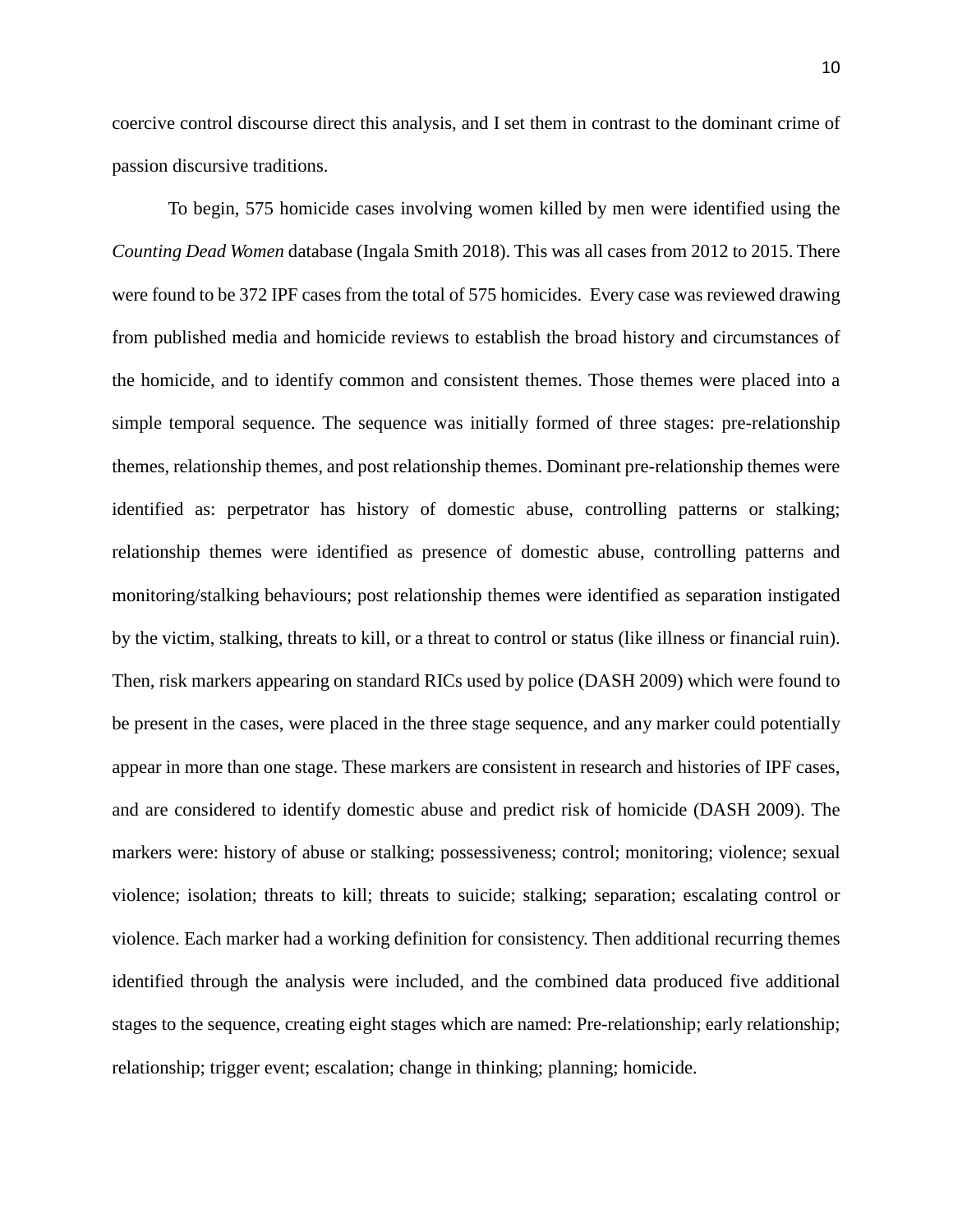The coercive control discourse gives meaning to the sequence and when control is considered as influencing every stage, this more nuanced sequence emerges.

This sequence then formed the basis for a deeper analysis, which involved focusing on a convenience sample of twenty-five cases of IPF drawn from the researcher's professional work. These cases provided much more detailed information about the progression of the relationships. All cases were of women killed by a male intimate partner within the last fifteen years and all cases provided detailed data beyond what could be obtained through a media search. All possible sources of information about the cases were gathered, and there were different types of data available for each case, but information came from Domestic Homicide Reviews, news and media reports, documentaries, court reporting, Hansard reports, and professional, perpetrator and family reflections and perspectives. Because of the inclusion of personal comment in the cases, all remain anonymised, and no identifying information is included in this paper. The sample, with its diverse sources of data, provided detailed information which allowed a concentrated examination of each identified stage. The following analysis explains how each of the eight-stages was identified and developed.

#### ANALYSIS OF THE DATA

**Stage One: pre-relationship:** There was information available about perpetrator's histories before they entered the relationship. Previous history of abuse is acknowledged in research to predict future abuse (Websdale, 1999). It was found that a history of controlling patterns, domestic abuse, or stalking was present in every case where a pre-relationship history was recorded. In some of the cases this was a criminal record, or arrest record for domestic abuse related offending; in some cases, there were informal and formal reports from previous partners of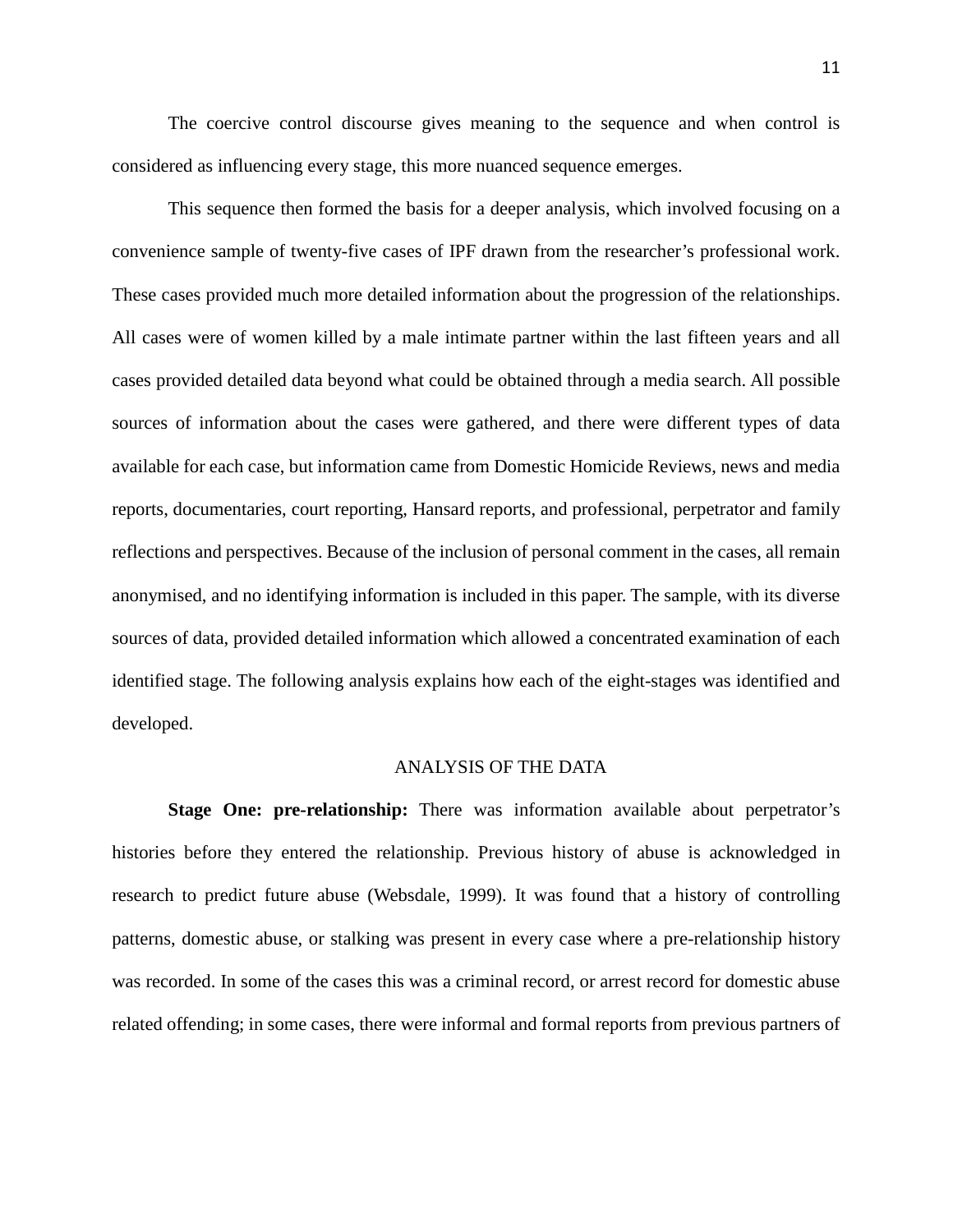control, violence, or stalking. Victims had often been aware that the perpetrator had a history of abuse on entering a relationship, but did not always believe reports from former partners.

'he said his ex-wife accused him of domestic violence but she (the victim) didn't believe that it was true. She believed him when he said his ex was just vindictive' (014)

'his ex got him arrested for harassment or something, but he said it was all about getting access to his kid' (012)

Dominant discourses construct domestic abuse as a 'couples' problem which is generated through the particular dynamics in any relationship between the two people. This position, considered a domestic abuse myth, suggests that domestic abuse is situational and provoked (Dobash and Dobash 2002). It was not only victims basing decisions on this discourse, but professionals and others too. There was resistance to 'labelling' men as abusive because of their histories. In contrast, discourses of coercive control situate the problems and the abuse within the perpetrator, arguing they will continue with the same behavioural patterns in all relationships (Stark 2009). The Domestic Violence Disclosure Scheme (DVDS) which allows police to disclose past histories of abuse to new partners is official recognition and acceptance of the risk of history, and is evidence of the increasing reach of the coercive control discourse. The DVDS does not seem to yet, have widespread support in practice with the Home Office identifying only pockets of good practice (Home Office 2016a). A DVDS disclosure in one case in our sample led to the victim being given responsibility for leaving 'now she had the facts'. There is an expectation that women who are suffering control should just leave. McLaren (2013) in discussions of discourse around mothers blamed for their husband's sexual abuse of their children, notes that women are shamed and blamed for failing to leave abusive men. The *risk* of leaving was not given much consideration in our case. This again suggests that there is often a belief that domestic abuse is a 'couple'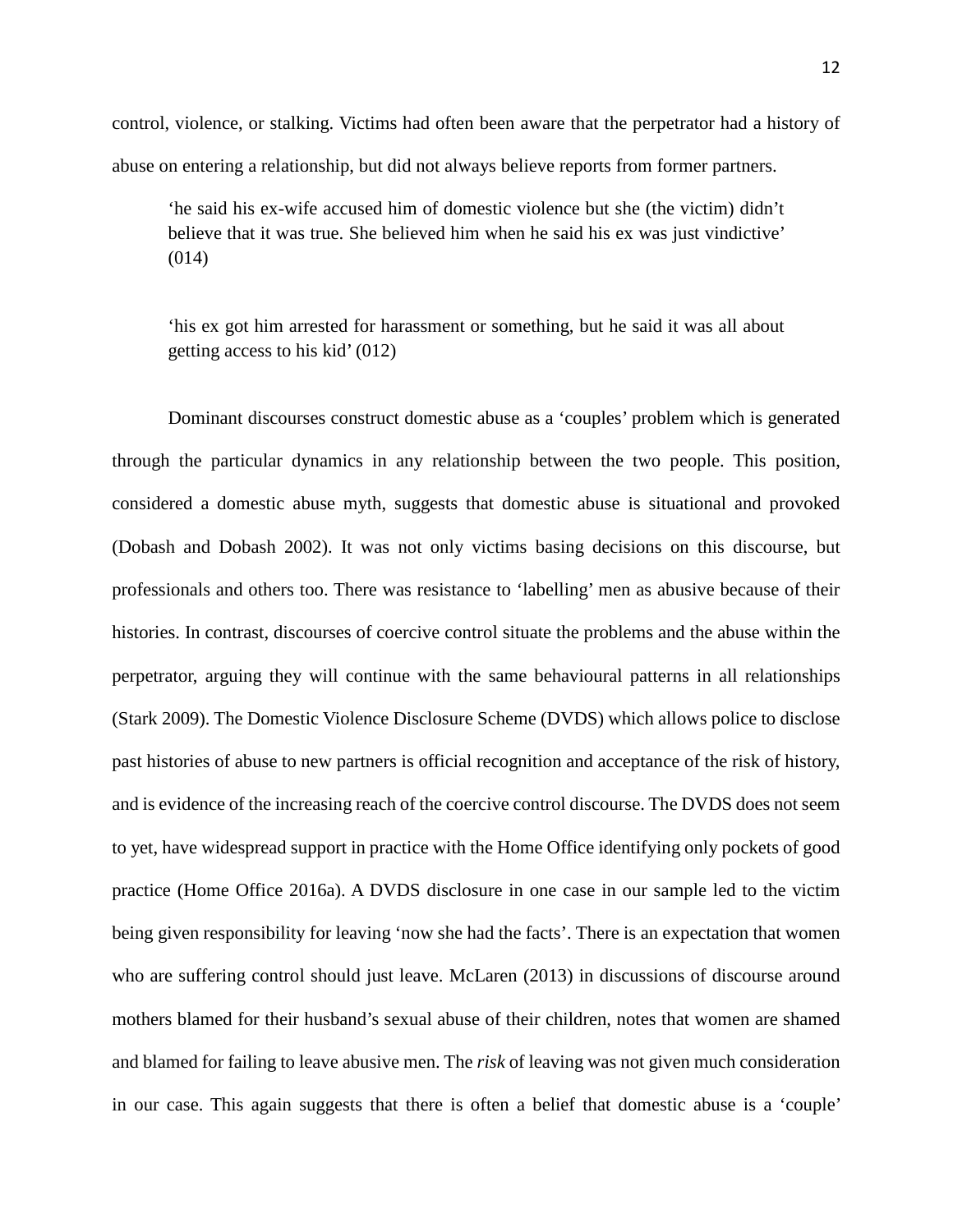problem. The importance of a history of controlling patterns, stalking or domestic abuse, situates the problem of abuse within the abuser, and has yet to achieve dominance. It does however, form the first stage in this common progression towards IPF.

**Stage Two - Early Relationship**: The data suggested that the way a relationship started, was different to what it would become. For example, the relationships often started with the perpetrator being attentive, and progressed to possessiveness and control in most cases. This is an identifiable stage which is not characterised by abuse, but more about seeking commitment from the victim. It appeared that normal romantic expectations and activities were present, but speeded up. In one case this commitment was achieved before the two had physically met (004), in another case the perpetrator moved into the family home on the night they got together (020). In another case, the victim was pregnant within a month and the two married within 6 months (013). There was a tendency noted for perpetrators to use possessive language like 'you're mine' and 'we'll be together forever' and early declarations of love were also common. Families and friends noted these things, and often felt concern at the speed of the commitment. It was also common for family to note an early change in the routines and behaviours of the victim:

'she started spending all her time with him, we hardly ever saw her. She always spent a lot of time with us before, but that all stopped' (006)

'she changed so much, as soon as she got with him. He was her priority and he didn't like us. He wouldn't even come out of the bedroom if we were there' (012)

Discourses of heterosexual romantic love normalise an all-encompassing 'grand passion' (Fisher 2004). Jealousy is constructed as a normal output of love, as is possessiveness (Borochowitz and Eisikovitz 2002) and love becomes a powerful justification for all sorts of possessive and fixated behaviours. These discourses where love justifies possessiveness and even violence and homicide, have power not only in masking risk, but in mitigating charging and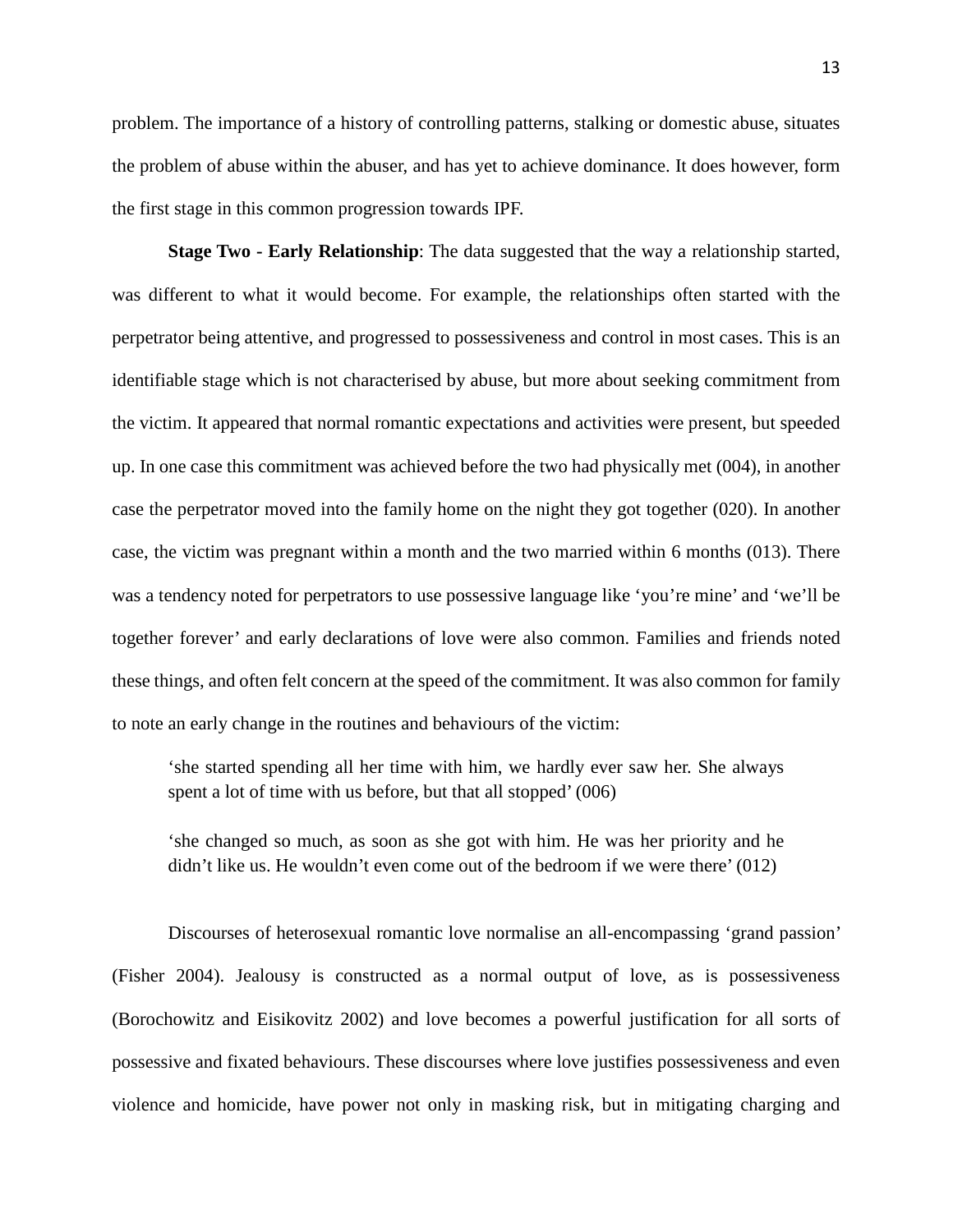sentencing decisions in court (Monckton Smith 2012). Many of the attempts to secure early commitment and control in these cases were justified by both victim and perpetrator through the narrative and language of romantic love.

'he turned up unexpectedly when she was out with her friends and took her home. He said he was worried about her' (012)

'he said he couldn't bear to see her talking to other men, he loved her so much. She believed him' (022)

This stage appears dominated by attempts to seek early and firm commitment. Once commitment is secured, this seems to convey certain gendered rights and responsibilities, and once commitment is given by the female, it cannot be withdrawn. Beliefs and legislation which didn't allow women to divorce, or restricted the reasons they could divorce, whilst giving men those rights, and certain proprietorial rights, are part of a heterosexual intimate relationship genealogy (Bourne and Derry 2004). Some of these beliefs are argued to be deep in the bone marrow of the culture (Websdale, 1999) and justifications for IPF in court, and in media reports, suggest that women must be careful when withdrawing their commitment to an intimate relationship (Lees, 1997).

**Stage Three - Relationship**: When the relationship was confirmed and committed, at least some of the high risk behavioural markers were noted in all cases. The giving of commitment seemed to coincide with rights to control. There were controlling patterns in every case study. Some were referred to as domestic abuse or violence, with the language of control conflated with the language of abuse. Stalking and monitoring patterns were significantly present, sometimes accompanied by paranoia that the woman was being unfaithful. This again is part of a discursive tradition where women are not to be trusted and are represented as inherently dishonest which has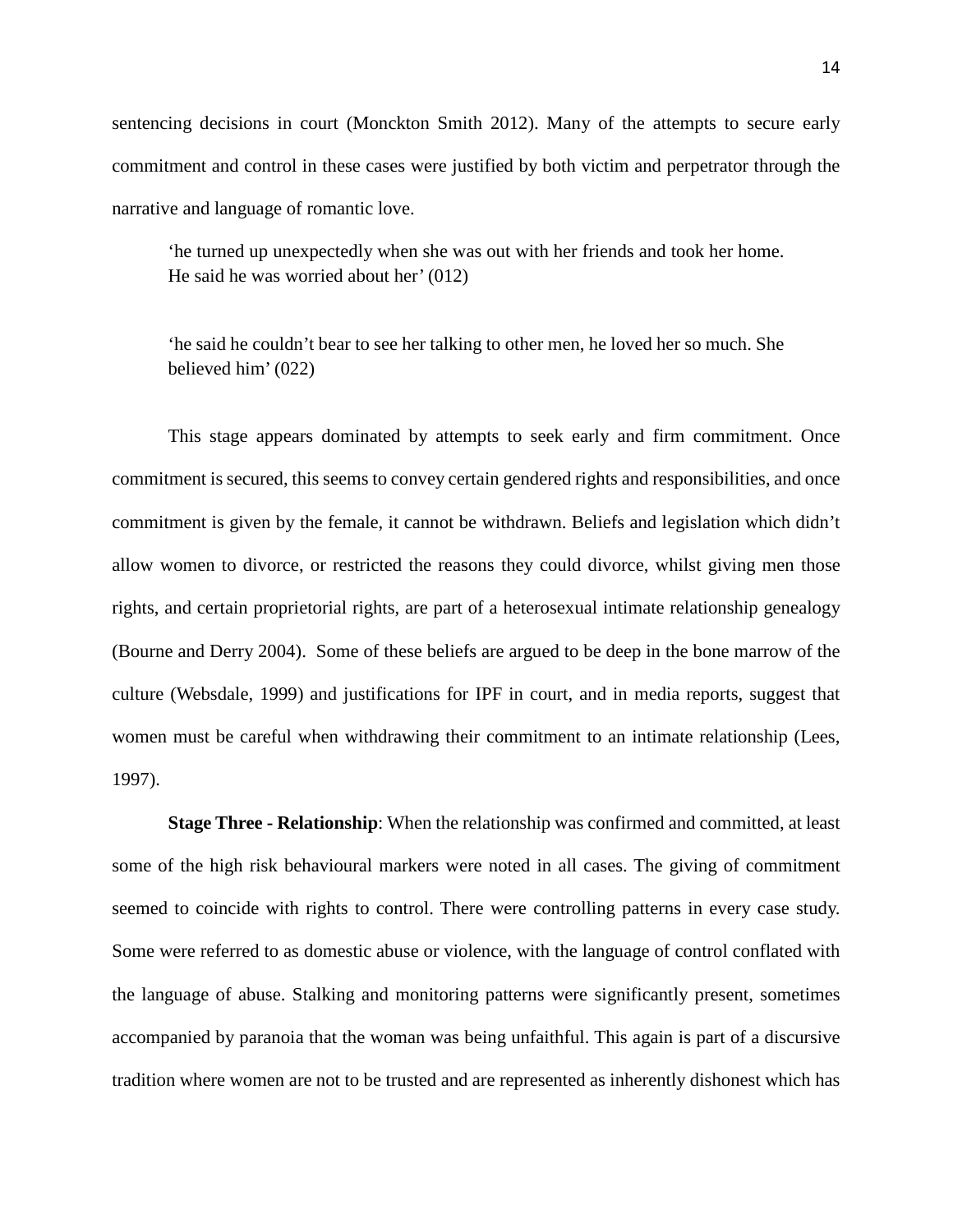a philosophical history going back at least, to the theories of Pollack (1950). Constant demonstrations of devotion and loyalty characterised the dynamics of most of the relationships. For example, one victim had a timetable of domestic and social activities that were never altered, and she never broke the pattern. To break the pattern would be a sign that something more fundamental was wrong, and that there was a challenge to control which would have consequences. One victim had to structure her life around the perpetrator's strict rules around meals. She would organise her life around this daily commitment, and any deviation was questioned. Following the routines for many victims was a way of keeping calm in the household, and demonstrating their commitment. Many times this was justified through a common phrase spoken by victims, 'it's not worth the trouble, it's better to just do what he wants'. Coercive control discourse constructs these routines as the abuse, whereas dominant discourses construct the routines as abusive only if they have violent or abusive elements and this has effect in terms of risk assessment. Consequences of upsetting a perpetrator were not necessarily always violent, however, the potential for violence seemed to be ever-present. Sexual violence was spoken of in some cases, but because victims often considered they acquiesced to pressure or force, patterns were not always defined as abuse. In one case for example, the perpetrator would sit and expose himself in the living room and say nothing. The victim would not challenge him and an atmosphere of menace was created. Sexual violence is heavily laden with meaning, and has a place in discourse around gendered rights and responsibilities. It cannot be ignored that sex is one of the most controlled and heavily policed female behaviours (Lees 1997). There are discursive justifications for male violence against women who are considered promiscuous, unfaithful or 'frigid'.

'he used to terrify her, he beat her and he strangled her. She told us he raped her, but he thought it was his right' (009)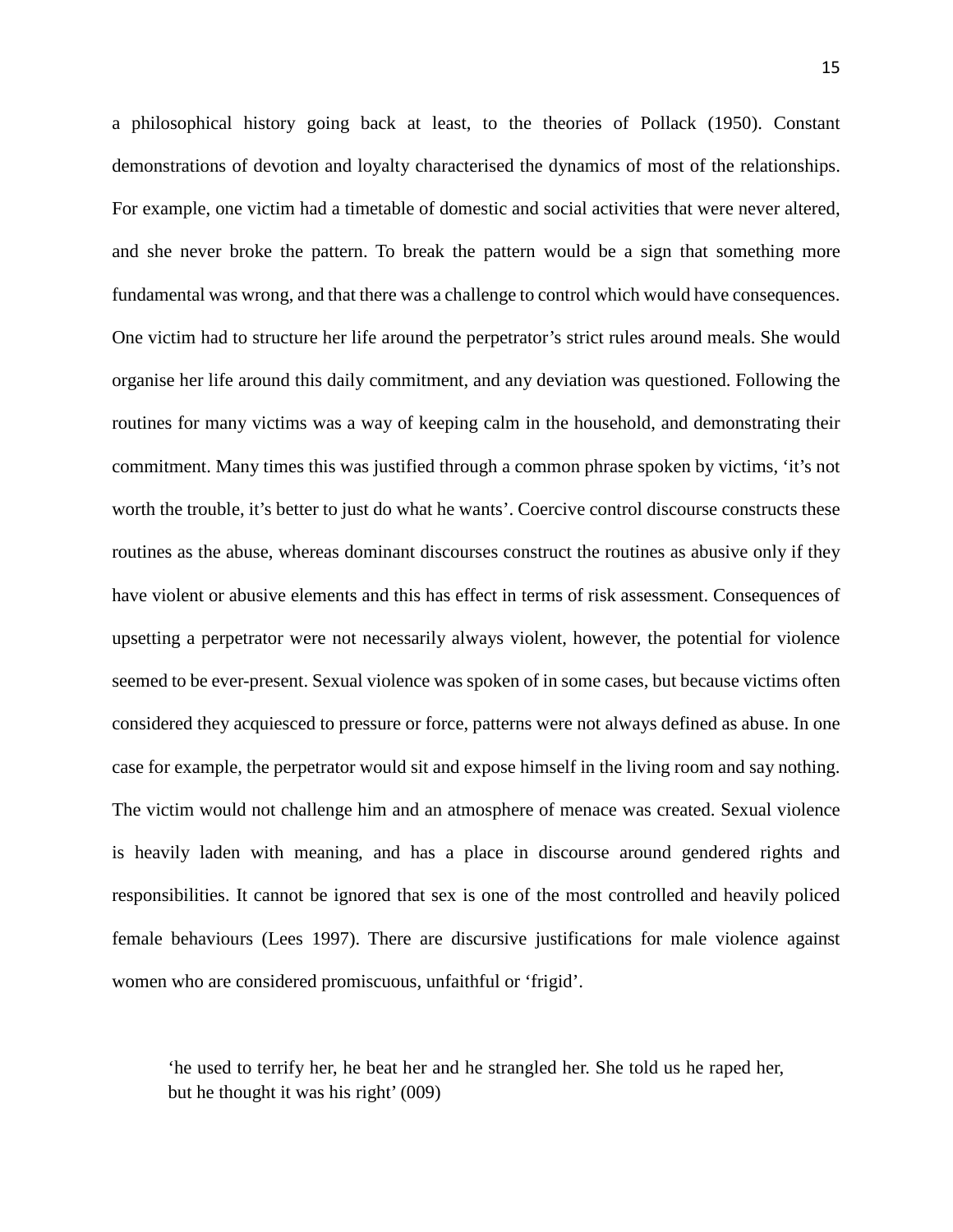'(she) used to have sex with him to buy (herself) some peace. (she) knew (she) had three weeks' peace if (she) let him rape (her)' (011)

Discourses of coercive control which characterise reductions in choice and freedom as a liberty crime (Stark 2008), are in fundamental contradiction with traditional discourses which give justifications and permission for men to restrict the liberty of their female partners. This conflict appears to create the most confusion in risk assessment, the dominant discourse which normalises gendered control does not identify these controls as raising risk.

This stage was found to have the most diversity in length of time. Some cases saw this stage last as little as 3 – 6 weeks, in others it was as long as 50 years. Where control was maintained, or the man did not want to end the relationship, it could potentially last a lifetime. Discursive knowledge around female roles and behaviours within relationships constructs many of the demands made by perpetrators as expected or reasonable, and in some cases to be tolerated or endured as part of married life. Sechrist and Weil (2017) report on the Offender Focused Domestic Violence Initiative (OFDVI), the backbone of which is to make sure that there is multi-agency and community intolerance of domestic abuse, and a strategy to make sure offenders suffer consequences for their abuse. This initiative is an official challenge and resistance to dominant beliefs, and has seen some success. Physical violence is less acceptable now than it was, but still justified in some cases. In terms of risk, control alone is not always recognised or considered as dangerous, though there is more acceptance that it constitutes abuse. There is also little acknowledgement in dominant discourses that leaving escalates risk. Separation is however, significantly associated with IPF (Brennan 2016) but dominant discourses represent offenders as more heartbroken, than vengeful. Heartbreak has a strong presence in discourses of romantic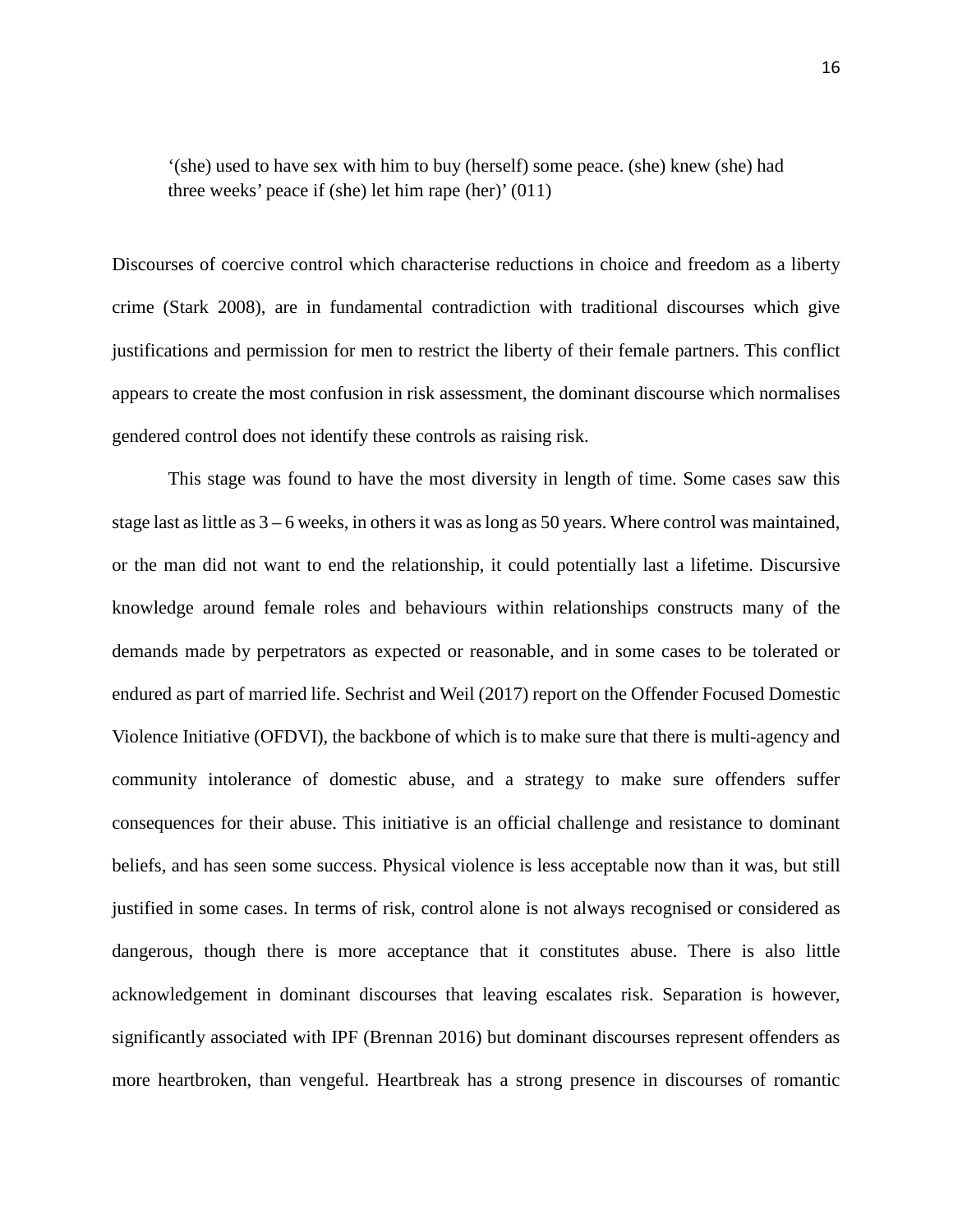heterosexual love (Fisher 2004) but it seems to be the loss of the 'relationship' rather than an individual which creates the response to separation.

**Stage Four - Trigger/s:** The reasons given for men killing their partners overwhelmingly revolved around withdrawal of commitment, or separation. This separation could be real or imagined, or just threatened. This is supported in the Femicide Census (Brennan, 2016) and other research (Dobash & Dobash 2015). Attempts to separate were in all our cases which progressed to this stage, met with significant resistance. Dominant discourses provide justifications for restricting the civil liberties of women in heterosexual relationships and construct female rejection, infidelity or disloyalty as provocation. Lees defined three key discursive justifications for IPF after analysing Old Bailey trials, as representing the victims as 'naggers, whores and libbers' (Lees 1997). Lees considered that discourse justified violence within an intimate relationship if the women, 'nagged' too much, exercised civil rights, or were promiscuous. The idea that women have less power to end a relationship was again part of justifying violence:

'I will decide when this marriage is over, and I will let you know my decision' (001)

'you're mine and you always will be' (009)

'I will never let you go' (005)

'if I can't have you, no-one can' (009)

Historically women have been legally unable to ask for a divorce, and subsumed into the legal persona of their husbands through the concept of 'femme covert' (Monckton Smith 2010). The residue of these practices and beliefs are still evident, and Websdale's archival studies reveal them as more than a mere 'cultural residue' in those men who kill their partners, they are in fact 'beliefs, values and norms deep in their ideological bone marrow' (1999:206). It is interesting to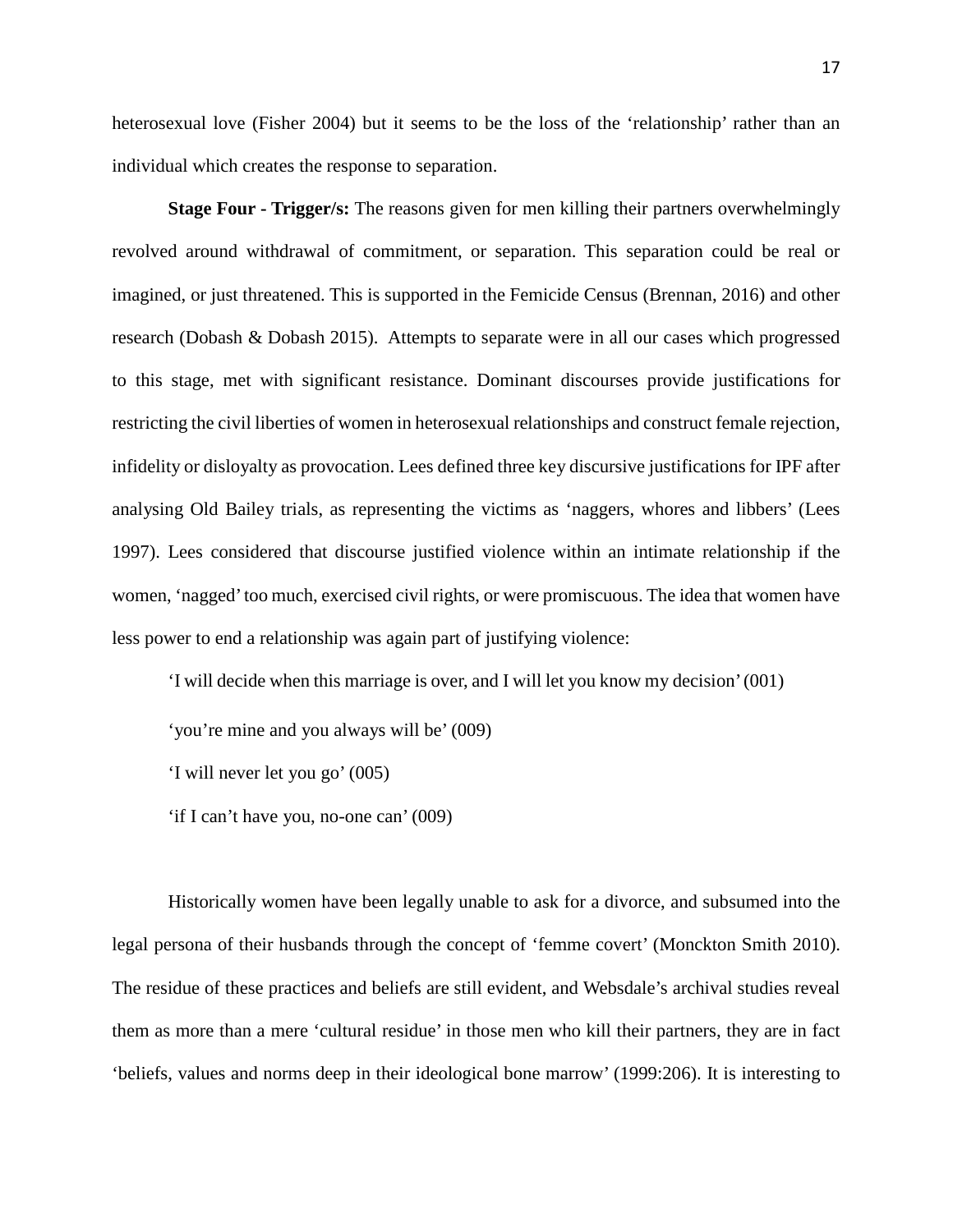note that in Guzik's (2008) study, intimate partner abusers felt that punishment or sanction for their domestic abuse was meted out by an unjust system, which suggests that control is perceived as a right. This seems to relate to a perceived loss of status, where control is threatened through separation or other triggers. There is a discursive link between losing control, and losing status.

**Stage Five - Escalation**: Escalation is an increase in frequency, severity or variety of abuse, control or stalking. Escalation appeared to be an attempt to re-establish control or status. This could involve a variety of behaviours with perpetrators using a number of tactics to re-establish their control, like begging, crying, threats of violence, violence, stalking, or suicide threats. The length of this stage is difficult to estimate and seemed to differ across cases. Stalking was widespread, especially monitoring and tracking. The stalking focused on intelligence gathering, and in some cases, on instilling fear and anxiety. In some cases, perpetrators told friends of their stalking. The friends didn't call the police, or tell the victim. The fact that perpetrators disclosed a criminal behaviour indicates that they expected some kind of passive solidarity and understanding that they were justified. In one case the perpetrator called his friend when he broke into his former partner's home and told him about going through her things searching for 'evidence' of a new man. This was not a cry for the friend to stop him, but for support and solidarity. This stage is very common and escalation appears on RICs as a risk marker, but progression to stage six is not inevitable. Interventions at this stage may be particularly effective to reduce feelings of entitlement to act, and build feelings of status.

**Stage Six – A change in thinking/decision:** This stage seems to occur in or at the end of a period of escalation, and may be a response to perceived irretrievable loss of control and/or status. The idea that homicide may be a possibility, may occur at this time. It is difficult to establish the timing of a change in thinking, but there was evidence in some cases, which suggest this as an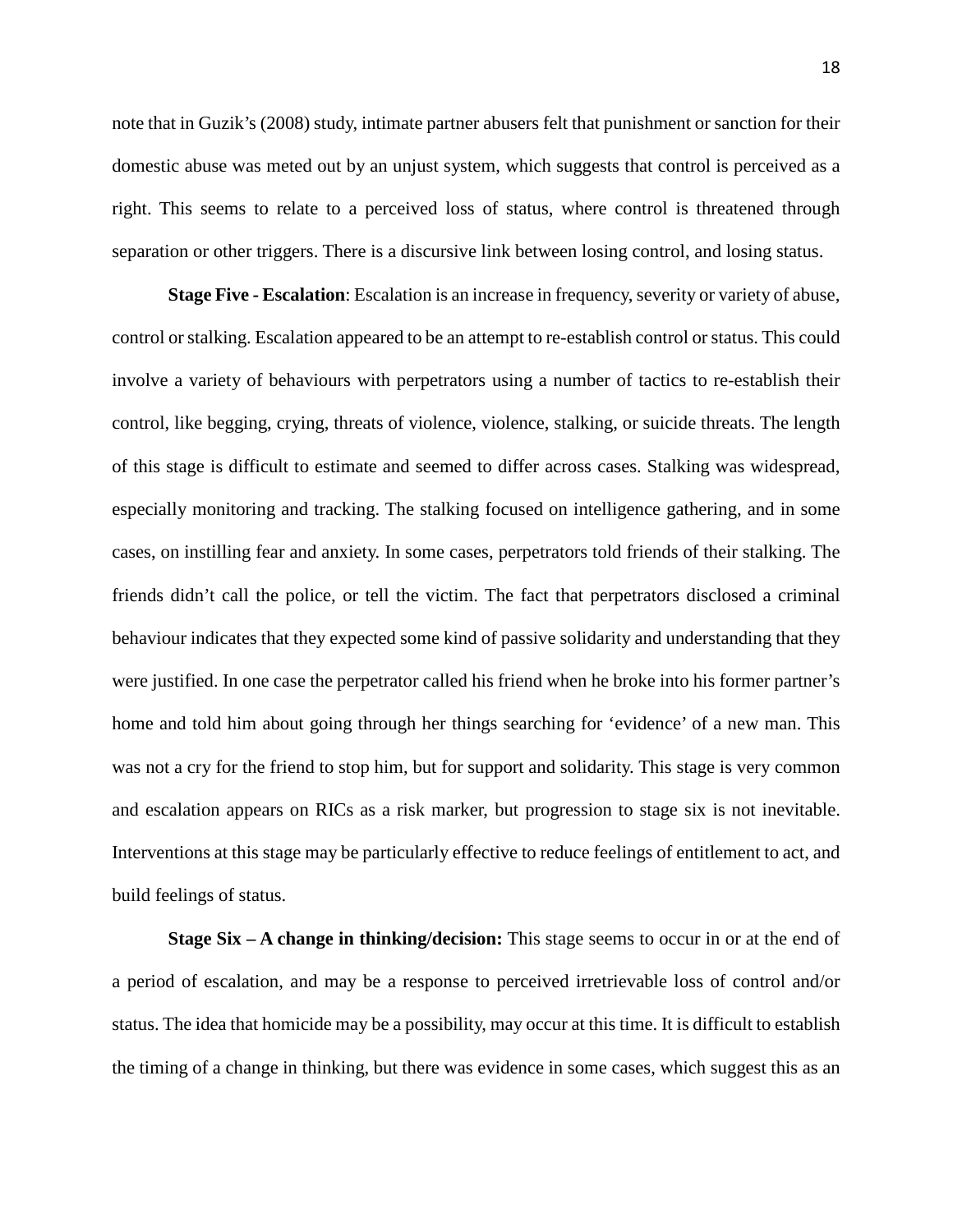identifiable stage. Stalking risk establishes that 'last chance thinking' may characterise this stage where homicide risk escalates. That is the idea that there is nowhere left to go to resolve the perpetrator's outrage or sense of injustice. In many cases, the level of planning found in homicide investigations suggests that there had been a considered decision to kill made at some point. Research also suggests that when people take an emotional decision to kill in this context, and especially where revenge is a motive, they can be rigid in their adherence to their plan (Mullen, 2004; Adams, 2007). There was evidence however, that considerations of homicide and decisions to kill are dynamic and may be dependent on many things. The decision may be reversed, or reliant on opportunity. For example, in one case, a man broke into his former partner's home and she woke to find him astride her strangling her. She managed to convince him that she would reinstate the relationship and he stopped, and she managed to call the police. However, he killed his next partner when she separated from him in practically identical circumstances; in this case she was recorded on the 999 system asserting that the relationship was over. In some cases, opportunities were manipulated by the perpetrator, but it is equally possible that an opportunity presenting itself may increase risk for the victim when at this stage. Not all consideration of homicide will end in homicide, but it is an escalation in risk to the victim. The change in thinking appears to have an association with feelings of injustice, entitlement to act, and a belief there is social or cultural solidarity with the offender's position. Discursive truths that not only normalise, but justify stalking and threats, and victim blaming, have the potential to raise the level of risk that a serious assault will happen. This passive solidarity, underpinned by beliefs that the perpetrator is the real victim, the system is against them, and the ex-partner is in some way to blame and deserving of the abuse, powerfully merge and can facilitate high risk outcomes. In some cases, there were other challenges. Illness which brings outside influence from medics and carers can create challenge and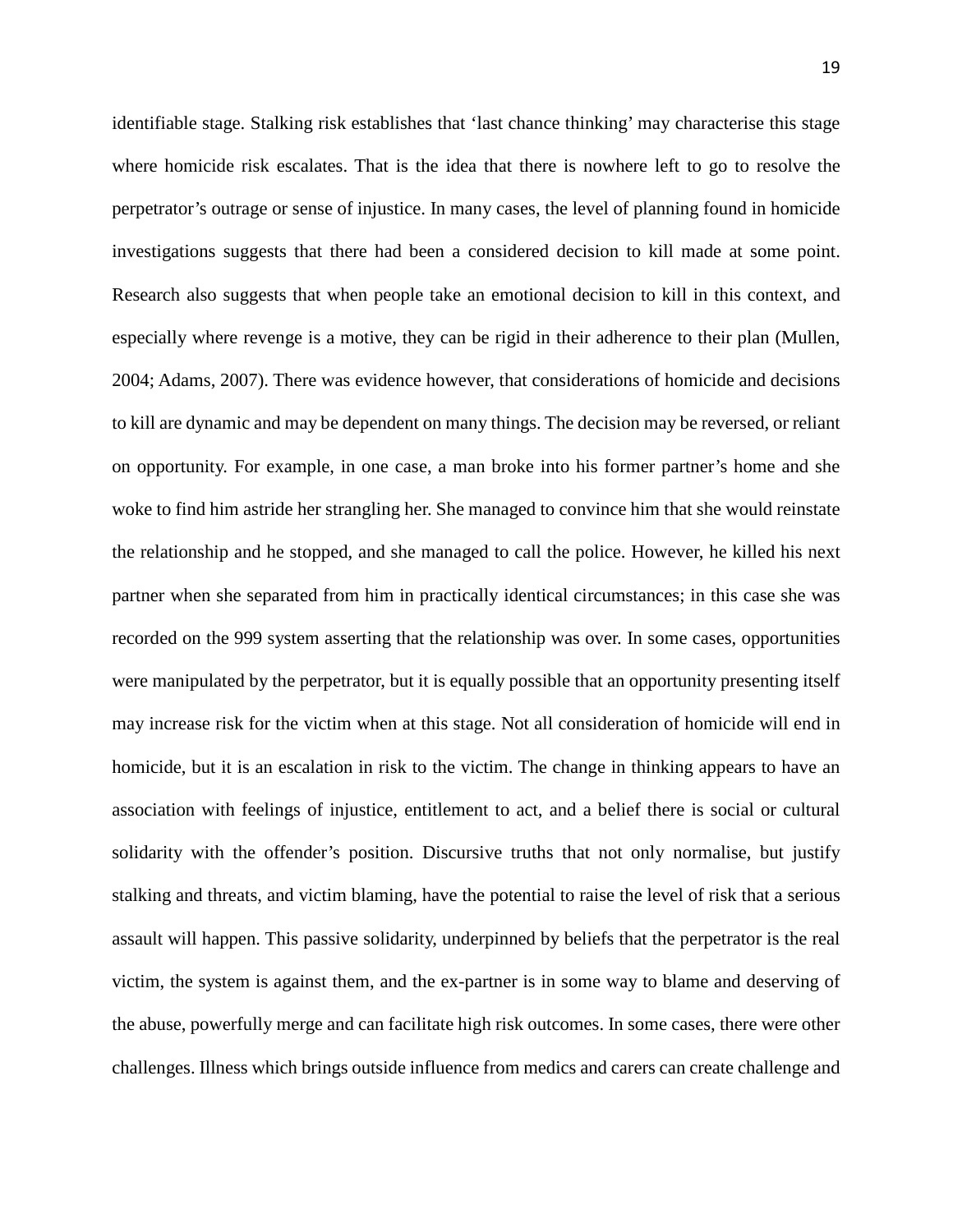20

some of these killings were described as 'mercy' killings where the perpetrator received sympathy. However, where the perpetrator has gone through all the stages this should be questioned.

**Stage Seven - Planning:** Indicators or evidence of planning were often discovered after the homicide. Some indicators showed written plans around how the killing would happen (stabbing, shooting, etc.), and some were evidence of creating opportunities for the killing to happen. There were internet searches on specific methods to kill; attempts to isolate the victim (via a holiday request, collect belongings, or child contact for example); purchasing weapons (guns, knives, hammers and so on); plans to conceal a body (grave digging for example); organising finances and papers (especially where homicide/suicide is planned); reconnaissance; and stalking with surveillance and intelligence gathering. In some cases, perpetrators told others of their plans to kill. In conversations with police, a case was discussed where police had arrested a man who had recently split with his wife and was stalking her. When he was arrested for the stalking, a 'murder kit' was found in the boot of his car containing everything he would need to abduct, subdue, and kill his wife. The planning stage could potentially last anywhere from a couple of hours to one case where it lasted over twelve months. Where stalking continues, the risk remains high.

**Stage Eight - Homicide:** The final stage is the homicide itself and this may involve extreme levels of violence (even in previously non-violent people) where the level of violence used appears to have no direct relation to the level of violence evidenced in the relationship. However, lack of violence in the relationship can become a soft, but effective, defence to murder (Monckton Smith, 2012); the homicide may involve suicide; it may involve killing children; it may involve attempts to cover up the homicide; it may involve immediate confession; it may be completely hidden as homicide; it may involve killing others who are blocking completion of the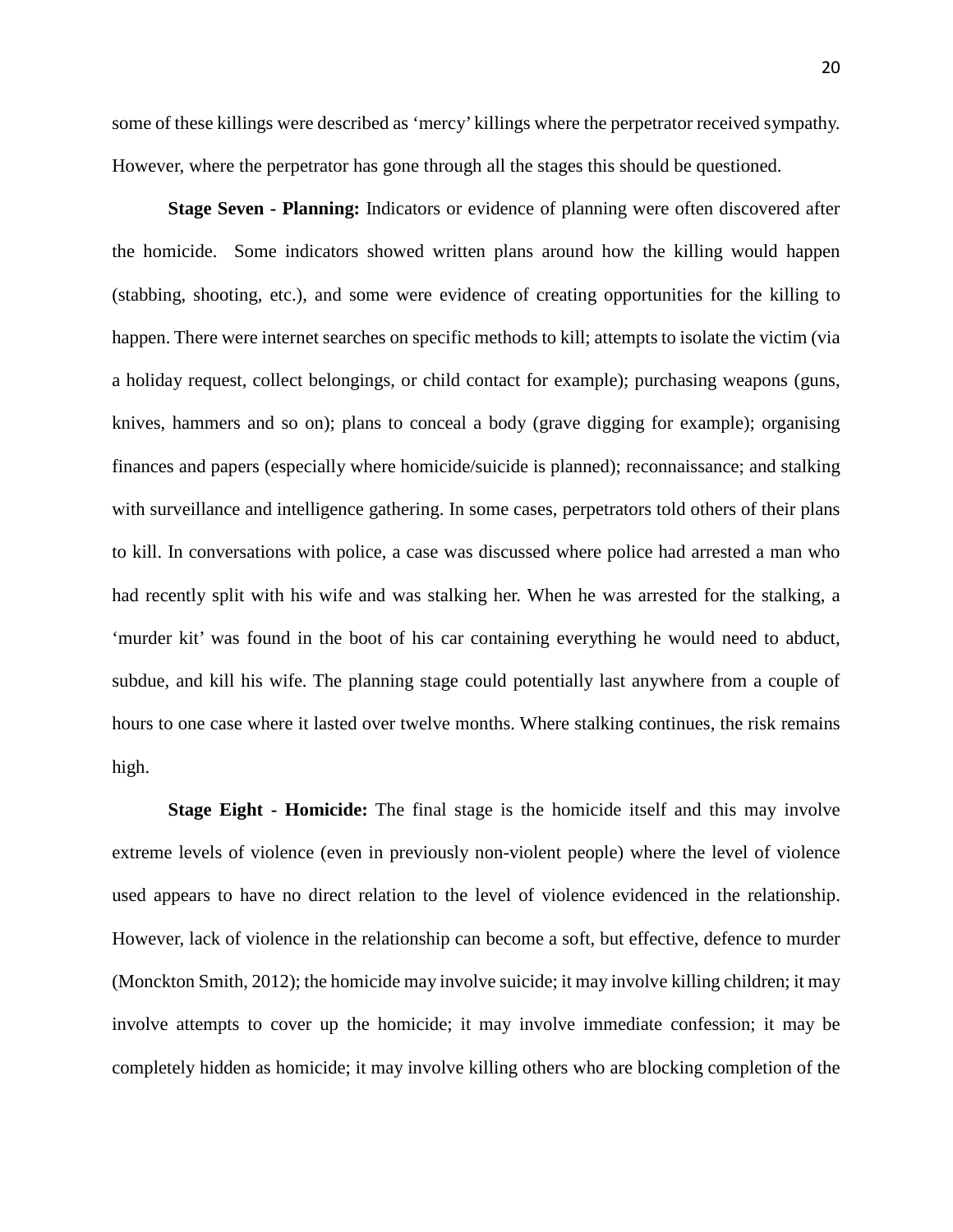homicide; it may involve a victim going missing. The homicide itself may occur in public, or more usually in the home of the victim or their place of work (Brennan, 2016). More recently there has been an increase in the 'sex game gone wrong'. In one of the cases a woman's body was dressed after death in 'sexy' clothes to make it appear as if she had consented to the strangulation she died from. There was also evidence of forced ingestion of illicit drugs with claims of suicide or misadventure. But in all these cases the perpetrator had travelled through all the stages. These differences in the homicide chracteristics indicate ostensible diversity in the population of controlling perpetrators who kill, but accentuate the relative stability of the preceding stages, which are more consistent irrespective of homicide style and characteristics.

#### OBSERVATIONS

Drawing from coercive control discourse the eight stages which show a risk escalation can be explained through a narrative of controlling patterns being central to a perpetrator's motivation and behaviours, and forming the homicide trigger. However, dominant discourses are in conflict in many respects, and construct risk and culpability as lying more equally between perpetrator and victim, and control as an abusive 'action' rather than the core motivation and driver of domestic abuse. This conflict could potentially have significant impact in risk assessment.

Another point of conflict is that in some cases the temporal distance between the homicide trigger and the homicide was represented as very short, just a matter of hours. It could be argued that this short time lag may indicate that some stages were missed, specifically the stages between a trigger (stage 4) and the homicide (stage 8). To travel from homicide trigger to homicide in less than twenty-four hours may suggest that there was an emotional and spontaneous response to the trigger, and this is part of thinking in the crime of passion discourse. For example, in one case a temporal gap of around three to four hours was accepted in court as an *immediate* response.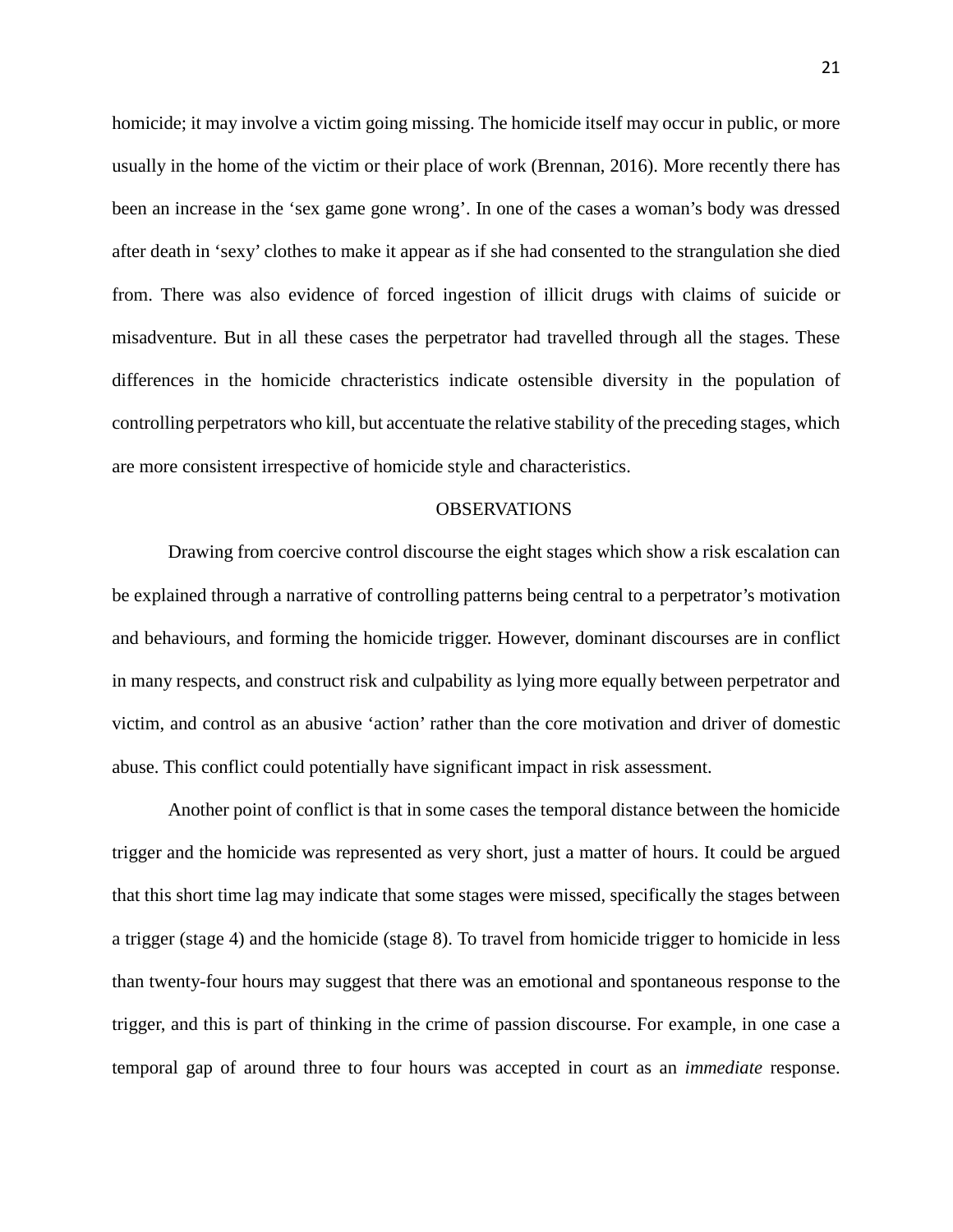However, that presupposes there was no other trigger preceding the identified provocation. It could also be argued that three hours could be time enough to consider options; this depends on the discursive position taken. Further complicating these short gap cases was another consistency there had been use of serious domestic violence in the history of most of these cases. This may suggest that the perpetrator resorted to violence routinely and this was a step too far. This again would be part of the crime of passion discourse. However, it is equally possible that there was a rapid progression through the final stages, with violent perpetrators more likely to proceed rapidly. A key consistent theme supporting the possibility that all eight stages were present, is the difference in the quality and type of violence used in the domestic violence history, and that used in the homicide, which is also found in previous research (Monckton Smith 2014). These short gap IPFs are more likely to be constructed in defence narratives and media reports as routine violence taken 'a step too far' or even accidental, with the homicide seen as a natural and inevitable progression of the history of violence. However, if the quality of the violence changes, and homicide is a direct result of the type of violence used, there may have been a change in thinking. In the initial sweep of 372 cases, these short gap homicides made up around 30% of the sample. It was considered at first that there may be two homicide progressions, but rapid travel through the final stages may be just as likely.

This eight-stage progression, as a discourse, is a resistance to dominant discourses of domestic abuse and IPF at many levels. It subverts discursive knowledge in the crime of passion discourse that suggests that IPF is preceded by a proximal provocation, is characterised by a loss of control, and is passionate. This coercive control discursive position in contrast, suggests that perpetrators are not representative of all men, but are representative of each other in many ways. It may be that perpetrators feel the need for control as a complex amalgam of individual personal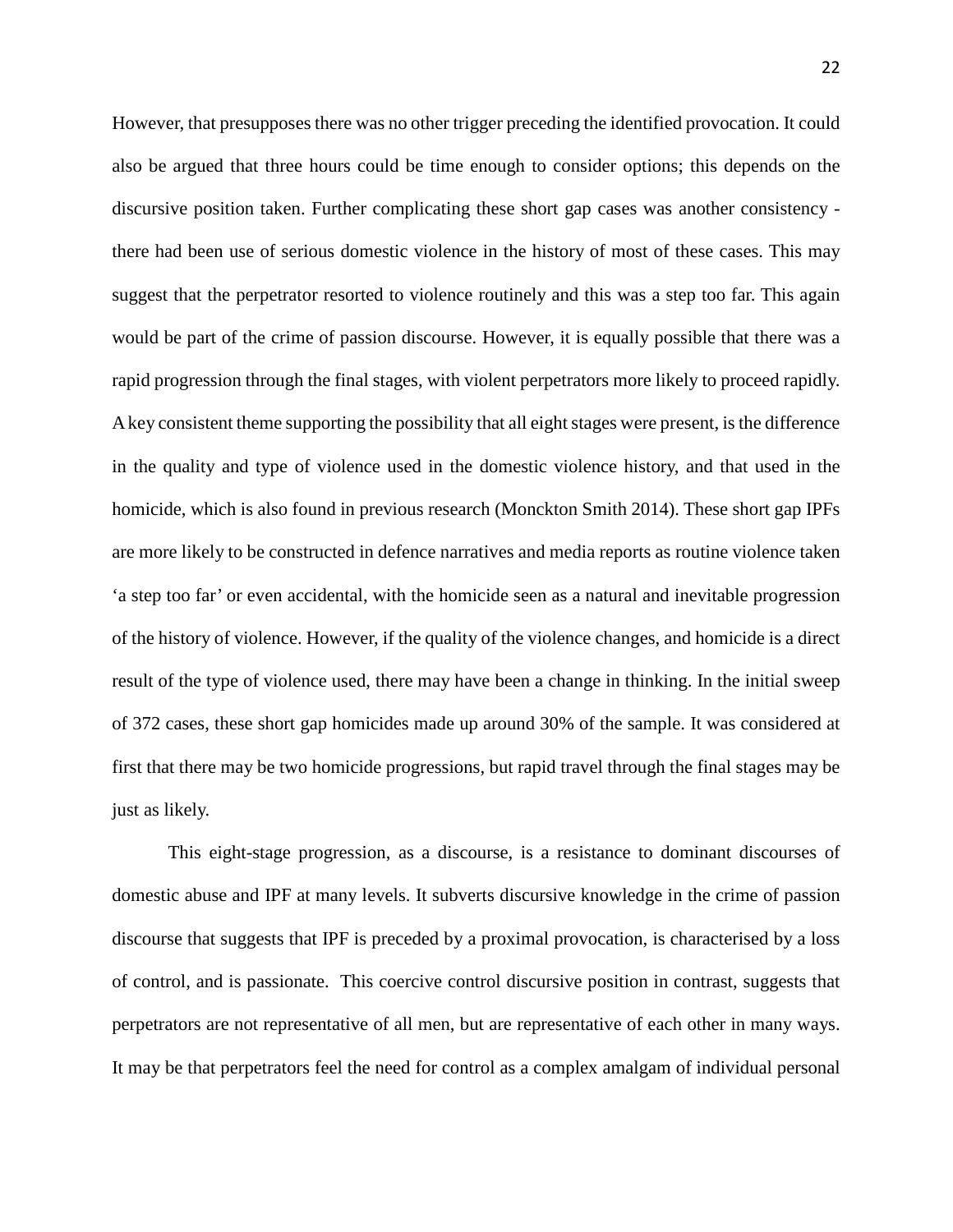histories and experiences, and cultural authorisation of entitlement, but their route to feeling this way, is less important in this discourse, than the fact they feel it.

The hypothesis that IPF is part of a journey where the motivation to abuse (need for control), is linked to the motivation to kill (loss of, or threat to, control) drives the interpretation of the data, and the findings around risk. The more positive message might be that the coercive control discourse suggests these homicides are predictable, and therefore there may be opportunities for prevention. In the eight-stage progression travel through all eight stages is not inevitable. However, what was found was that perpetrators may get to stage 5, regain control, and return to stage 3. They may get to stage 5 and move on to their next victim. These circular journeys within the eight stages sequence were common. Even where a change in thinking has happened, opportunity and circumstances play a role, and this is important in terms of risk. Interventions at any stage can be qualitatively different, but may be effective in stopping the progression.

Where the early stages 1-2 are positively identified there is much higher likelihood that attempts at separation, should the relationship continue, will be met with significant resistance. It is important to note that a relationship can be established in the mind of the perpetrator through as little as one date or one sexual coupling, and this is supported in stalking research (Mullen *et al* 2000). Where there is progression through stage 3, irrespective of the length of that stage, there is much higher likelihood that separation will be very difficult, or even dangerous. Travel through stages 4 and 5 are clearest indication of the increased potential for homicide. Travel through stages 6 to 8 may be very rapid where there has been routine and serious domestic violence. In most cases of IPF travel through stages 6 to 8 takes longer, often around one to two months, and thus interventions may be useful.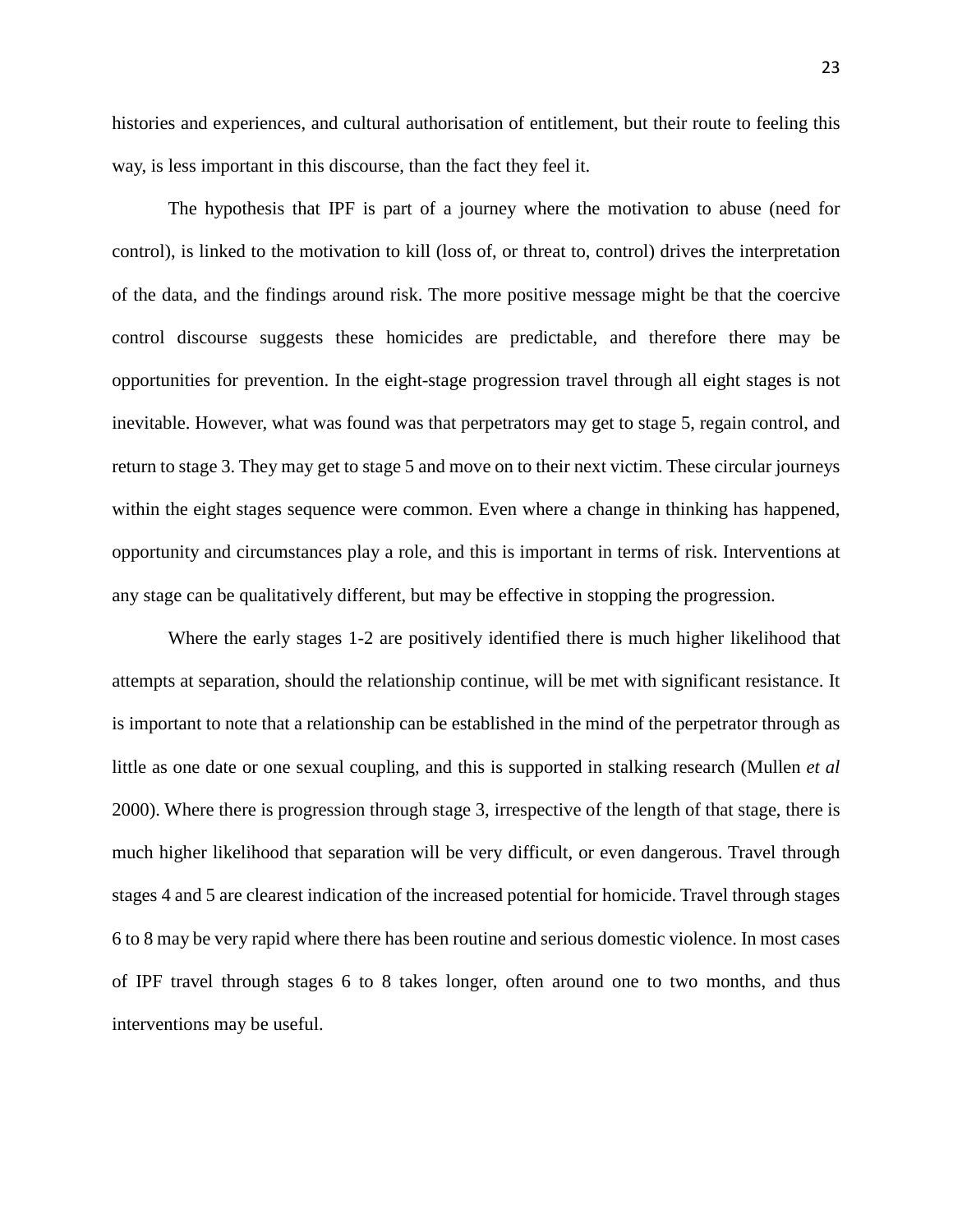Finally, the sequence and coercive control discourse give opportunities to think about possible interventions at each and every stage. It also has value in identifying high-threat individuals and where in the temporal journey any relationship may be.

#### **CONCLUSIONS**

The coercive control discourse provides a plausible and logical interpretation of the common characteristics and behaviours noted in the extant research that precede IPF. It is a resistance to the idea that violence alone is the most significant predictive risk marker, and also that IPF is spontaneous and situational. As in stalking research, the sequence suggests that motivation is central to understanding risk of homicide. In terms of assessing risk, the temporal sequence has utility in tracking an escalation, and understanding the dynamics of increasing and decreasing risk. There are some interesting areas for further research which are suggested which include; exploring the benefits of identifying control issues by clinicians, health professionals, social workers or others, and interventions which may address their impact. Perpetrator programmes that focus on control may also be an interesting area for development. More research into ways in which victims may exit controlling relationships safely is urgently indicated, as is research into what may cause men to become controlling or need such control in their lives, and the way they can safely exit intimate relationships.

The eight stage sequence has utility when used in tandem with current risk processes and may add an extra dimension in decision making for victims and professionals.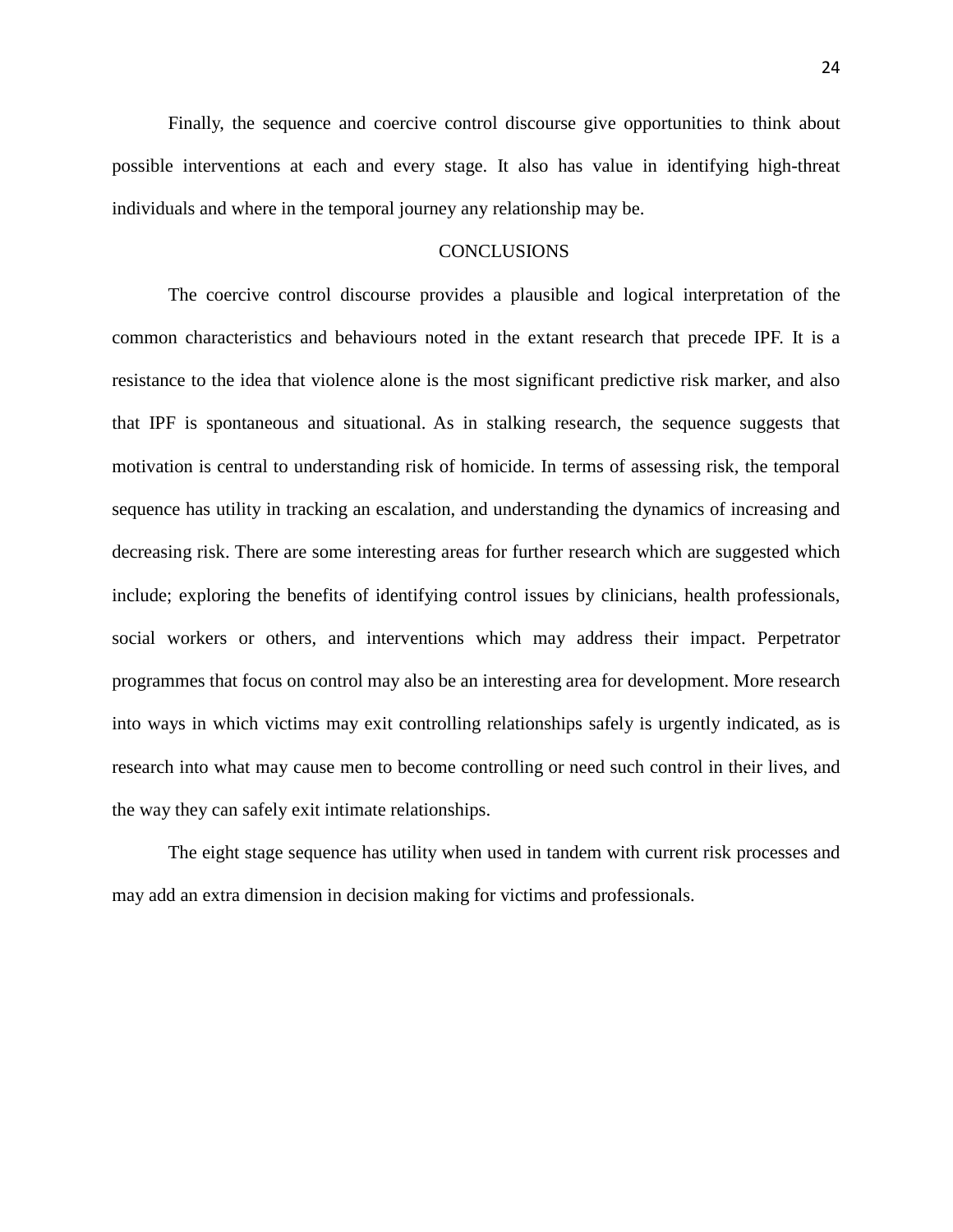- Adams, D. (2007). *Why do they kill? Men who murder their intimate partners.* Nashville: Vanderbilt University Press.
- Borochowitz, D. and Eisikovitz, Z. (2002) To Love Violently: Strategies for reconciling love and violence *Violence Against Women* 8;476
- Campbell, J. C., Webster, D., KoziolMcLain, J., Block, C., Campbell, D., Curry, M. A., Laughon, K. (2003). Risk factors for femicide in abusive relationships: Results from a multisite case control study. *American Journal of Public Health*, *93*, 1089-1097.
- Bourget, D., Gagne, P., & Whitehurst, L. (2010). Domestic Homicide and Homicide-Suicide: The Older Offender. *Journal of the American Academy of Psychiatry and the Law Online, 38*, (3), 305-311.
- Bourne, J. and Derry, C. (2004) *Women and Law* London: Old Bailey Press
- Brennan, D. (2016). *Femicide Census.* Retrieved March 30, 2018, from [http://www.northwales](http://www.northwales-pcc.gov.uk/Document-Library/Advice/Femicide-Census-Report-2016.pdf)[pcc.gov.uk/Document-Library/Advice/Femicide-Census-Report-2016.pdf](http://www.northwales-pcc.gov.uk/Document-Library/Advice/Femicide-Census-Report-2016.pdf)
- Campbell, C., Glass, N., Sharps, P., Laughon, K., & Bloom, T. (2007) Mortality Related to Intimate Partner Violence: a review of research and implications for the advocacy, criminal justice, and healthcare systems. *Trauma, Violence and Abuse,* 8, (3), 246-269.
- Carabine, J. (2001) Unmarried Motherhood 1830-1990: A genealogical analysis in Wetherall, M., Taylor, S. and Yates, S.J. (eds) *Discourse as Data. A guide for analysis* London: Sage
- DASH (2009) available at [http://www.dashriskchecklist.co.uk/wp](http://www.dashriskchecklist.co.uk/wp-content/uploads/2016/09/DASH-2009.pdf)[content/uploads/2016/09/DASH-2009.pdf](http://www.dashriskchecklist.co.uk/wp-content/uploads/2016/09/DASH-2009.pdf)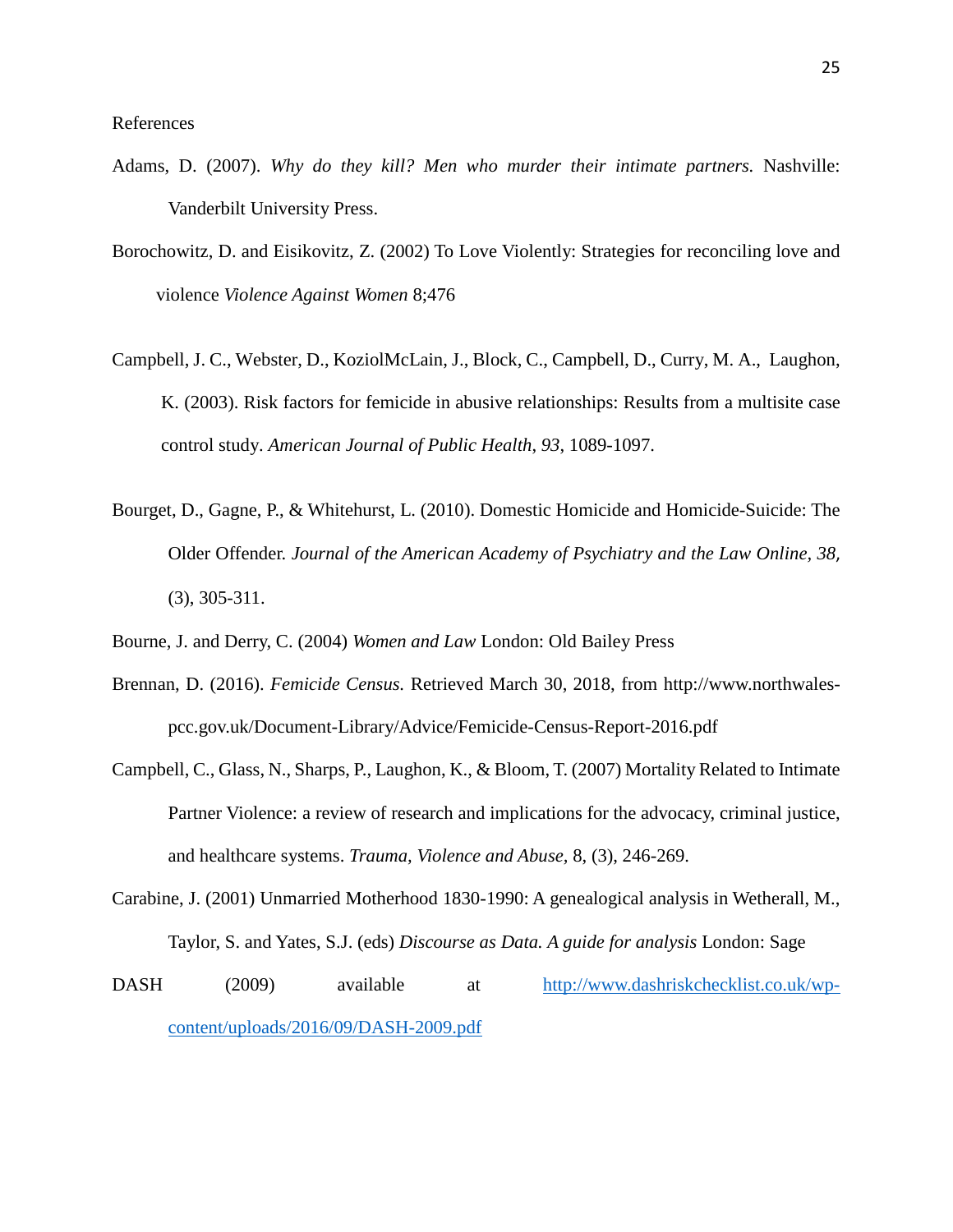- Dawson, M. and Piscitelli, A. (2017) *Journal of Interpersonal Violence* available at [http://www.violenceresearch.ca/sites/default/files/RISK%20FACTORS%20IN%20DOM](http://www.violenceresearch.ca/sites/default/files/RISK%20FACTORS%20IN%20DOMESTIC%20HOMICIDES%252c%20COMMON%20CLUSTERS.pdf) [ESTIC%20HOMICIDES%252c%20COMMON%20CLUSTERS.pdf](http://www.violenceresearch.ca/sites/default/files/RISK%20FACTORS%20IN%20DOMESTIC%20HOMICIDES%252c%20COMMON%20CLUSTERS.pdf)
- Fairbairn, J., Jaffe, P. and Dawson, M. (2017) Challenges in Defining Domestic Homicide: considerations for research and practice. In Dawson, M. (ed) *Domestic Homicides and Death Reviews: an international perspective* Hampshire: Palgrave Macmillan
- De Haldevang, M. (2018, February 15). Florida shooter Nikolas Cruz shared a trait with other mass killers: He abused women. *Quartz Media.* Retrieved February 17, 2018, from [https://qz.com/1208345/parkland-florida-attack-school-shooter-nikolas-cruz-abused](https://qz.com/1208345/parkland-florida-attack-school-shooter-nikolas-cruz-abused-women-like-most-mass-killers/)[women-like-most-mass-killers/](https://qz.com/1208345/parkland-florida-attack-school-shooter-nikolas-cruz-abused-women-like-most-mass-killers/)
- Devaney, J., Lazenbatt, A. (2016) *Domestic Violence Perpetrators: Evidence-Informed Responses* London: Routledge
- Dobash, R.E. and Dobash, R.P. (2015). *When Men Murder Women (interpersonal violence).* Oxford: Oxford University Press.
- Dobash, R.E. and Dobash, R.P. (2002) *Women, Violence and Social Change* London: Routledge
- Dobash, R.E. and Dobash, R.P. (1998). *Rethinking Violence Against Women.* London: Sage.
- Dutton, D. and Corvo, K. (2006). Transforming a flawed policy: A call to revive psychology and science in domestic violence research and practice. *Aggression and Violent Behavior*, *11*, 457-483.
- Everytown (2017). Mass Shootings in the United States 2009 2016. *Everytown Gun Safety research report.* Retrieved March 30, 2018, from [https://everytownresearch.org/wp](https://everytownresearch.org/wp-content/uploads/2017/03/Analysis_of_Mass_Shooting_033117.pdf)[content/uploads/2017/03/Analysis\\_of\\_Mass\\_Shooting\\_033117.pdf](https://everytownresearch.org/wp-content/uploads/2017/03/Analysis_of_Mass_Shooting_033117.pdf)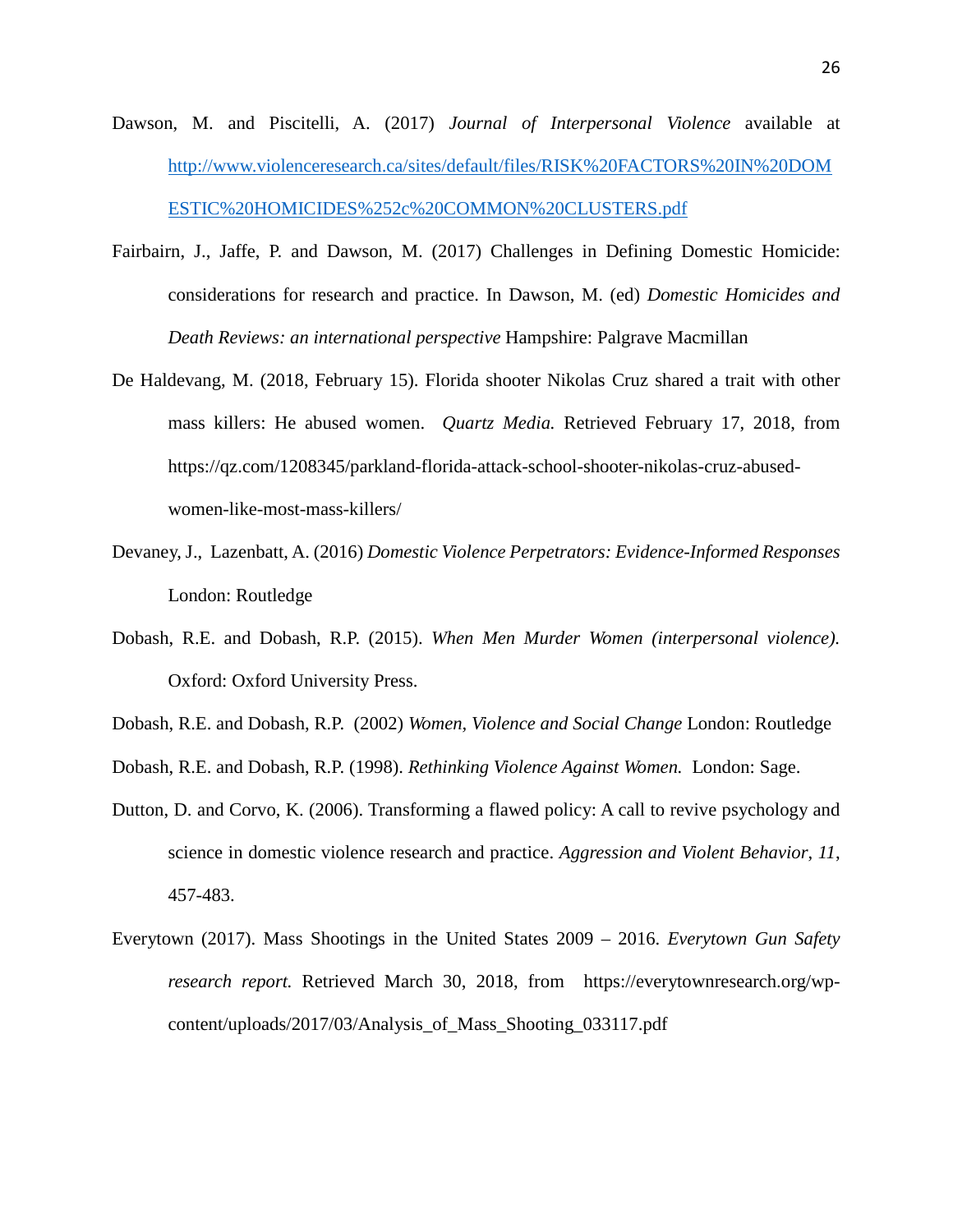- Farnham, F. (2018) *Her Majesty's Prison and Probation Service (Psychology Division) Conference on Stalking* Leicestershire Police Headquarters. 4.08.18
- Fisher, H. (2004) Why *We Love: The Nature and Chemistry of Romantic Love* New York: Holt McDougal
- Foucault, M. (1972) *The Archaeology of Knowledge and the Discourse on Language* trans. A.M. Sheridan Smith New York: Pantheon
- Garrison, A.H. (1996). The Catathymic Crisis: An explanation of the serial killer. *The Journal of Police and Criminal Psychology, 11,* (1), 5-12.
- Gilchrist, E. (2013) Domestic Abuse in the UK: Why we need to understand perpetrators. In N. Lombard, & E. McMillan, (Eds.), *Violence Against Women: Current Theory and Practice in Domestic Abuse, Sexual Violence and Exploitation* 159 – 176. London: Jessica Kingsley
- Gondolf, E.W. (2007). *Theoretical and Research Support for the Duluth Model: a reply to Dutton and Corvo.* Retrieved February 19, 2018, from [https://www.theduluthmodel.org/wp](https://www.theduluthmodel.org/wp-content/uploads/2017/03/Theoretical-and-Research-Support.pdf)[content/uploads/2017/03/Theoretical-and-Research-Support.pdf](https://www.theduluthmodel.org/wp-content/uploads/2017/03/Theoretical-and-Research-Support.pdf)
- Gulliver, P. & Fanslow, J.L. (2015). The Johnson Typologies of Intimate Partner Violence: an investigation of their representation in a general population of New Zealand women. *Journal of Child Custody, 12*, 1, pp 25-46
- Guzik, K. (2008) The Agencies of Abuse: Intimate Abusers' Experience of Arrest and Prosecution. *Law and Society Review* v42 i1 p111-144

Hall, J. (2015). Feminist Strategies to End Violence Against Women. In R. Baksh, & W. Harcourt, (Eds.), *The Oxford Handbook of Transnational Feminist Movements* (394-418.) Oxford: Oxford University Press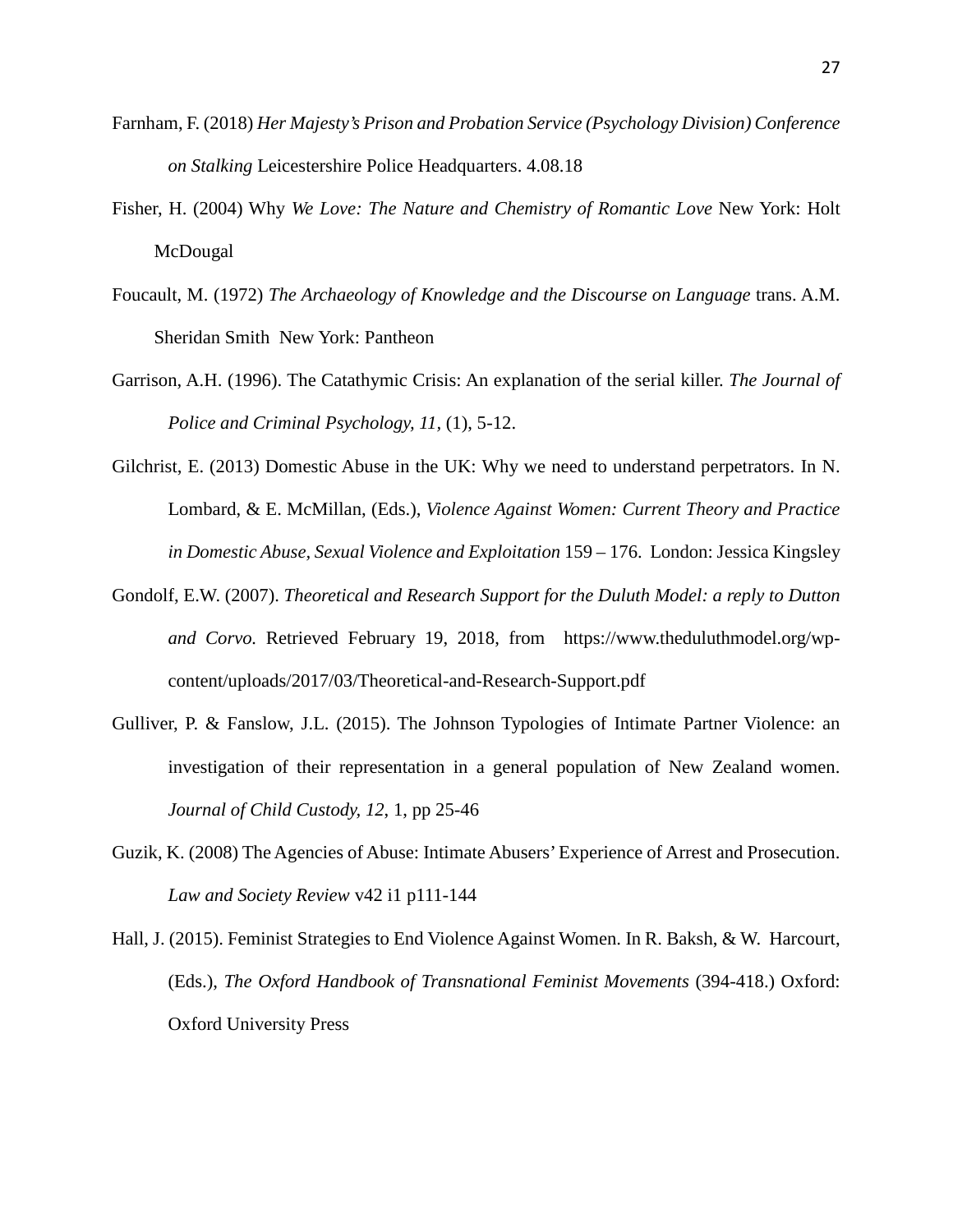- Home Office (2016a) Domestic Violence Disclosure Scheme. One year on Home Office assessment of national roll out. [https://assets.publishing.service.gov.uk/government/uploads/system/uploads/attachment\\_](https://assets.publishing.service.gov.uk/government/uploads/system/uploads/attachment_data/file/505434/2016-03-08_DVDS_report__final_.pdf) [data/file/505434/2016-03-08\\_DVDS\\_report\\_\\_final\\_.pdf](https://assets.publishing.service.gov.uk/government/uploads/system/uploads/attachment_data/file/505434/2016-03-08_DVDS_report__final_.pdf) accessed 14.10.18
- Home Office (2016b) Multi-agency statutory guidance for the conduct of domestic homicide reviews available at a state of  $\alpha$  at a state  $\alpha$  at a state  $\alpha$  at a state  $\alpha$  at a state  $\alpha$  at a state  $\alpha$  at a state  $\alpha$  at a state  $\alpha$  and  $\alpha$  at a state  $\alpha$  at a state  $\alpha$  and  $\alpha$  at a state  $\alpha$  and  $\alpha$ https://assets.publishing.service.gov.uk/government/uploads/system/uploads/attachment [data/file/575273/DHR-Statutory-Guidance-161206.pdf](https://assets.publishing.service.gov.uk/government/uploads/system/uploads/attachment_data/file/575273/DHR-Statutory-Guidance-161206.pdf) accessed 15 Oct 2018
- Home Office, (2016c), *Domestic Violence and Abuse*, available at *[https://assets.publishing.service.gov.uk/government/uploads/system/uploads/attachme](https://assets.publishing.service.gov.uk/government/uploads/system/uploads/attachment_data/file/575232/HO-Domestic-Homicide-Review-Analysis-161206.pdf%20accessed%2015%20October%202018) [nt\\_data/file/575232/HO-Domestic-Homicide-Review-Analysis-161206.pdf accessed 15](https://assets.publishing.service.gov.uk/government/uploads/system/uploads/attachment_data/file/575232/HO-Domestic-Homicide-Review-Analysis-161206.pdf%20accessed%2015%20October%202018)  [October 2018](https://assets.publishing.service.gov.uk/government/uploads/system/uploads/attachment_data/file/575232/HO-Domestic-Homicide-Review-Analysis-161206.pdf%20accessed%2015%20October%202018)*
- Home Office (2016d) *Strategy to End Violence Against Women and Girls 2016 – 2020* [https://assets.publishing.service.gov.uk/government/uploads/system/uploads/attachment\\_](https://assets.publishing.service.gov.uk/government/uploads/system/uploads/attachment_data/file/522166/VAWG_Strategy_FINAL_PUBLICATION_MASTER_vRB.PDF) [data/file/522166/VAWG\\_Strategy\\_FINAL\\_PUBLICATION\\_MASTER\\_vRB.PDF](https://assets.publishing.service.gov.uk/government/uploads/system/uploads/attachment_data/file/522166/VAWG_Strategy_FINAL_PUBLICATION_MASTER_vRB.PDF)
- Ingala Smith (2018) *Counting Dead Women* <https://kareningalasmith.com/counting-dead-women/> accessed 2.5.2019
- Johnson, H., Eriksson, L., Mazerolle, P. & Wortley, R., (2019). Intimate Femicide: The Role of Coercive Control. *Feminist Criminology*. Available at<http://discovery.ucl.ac.uk/1547775/> Accessed 6.5.2019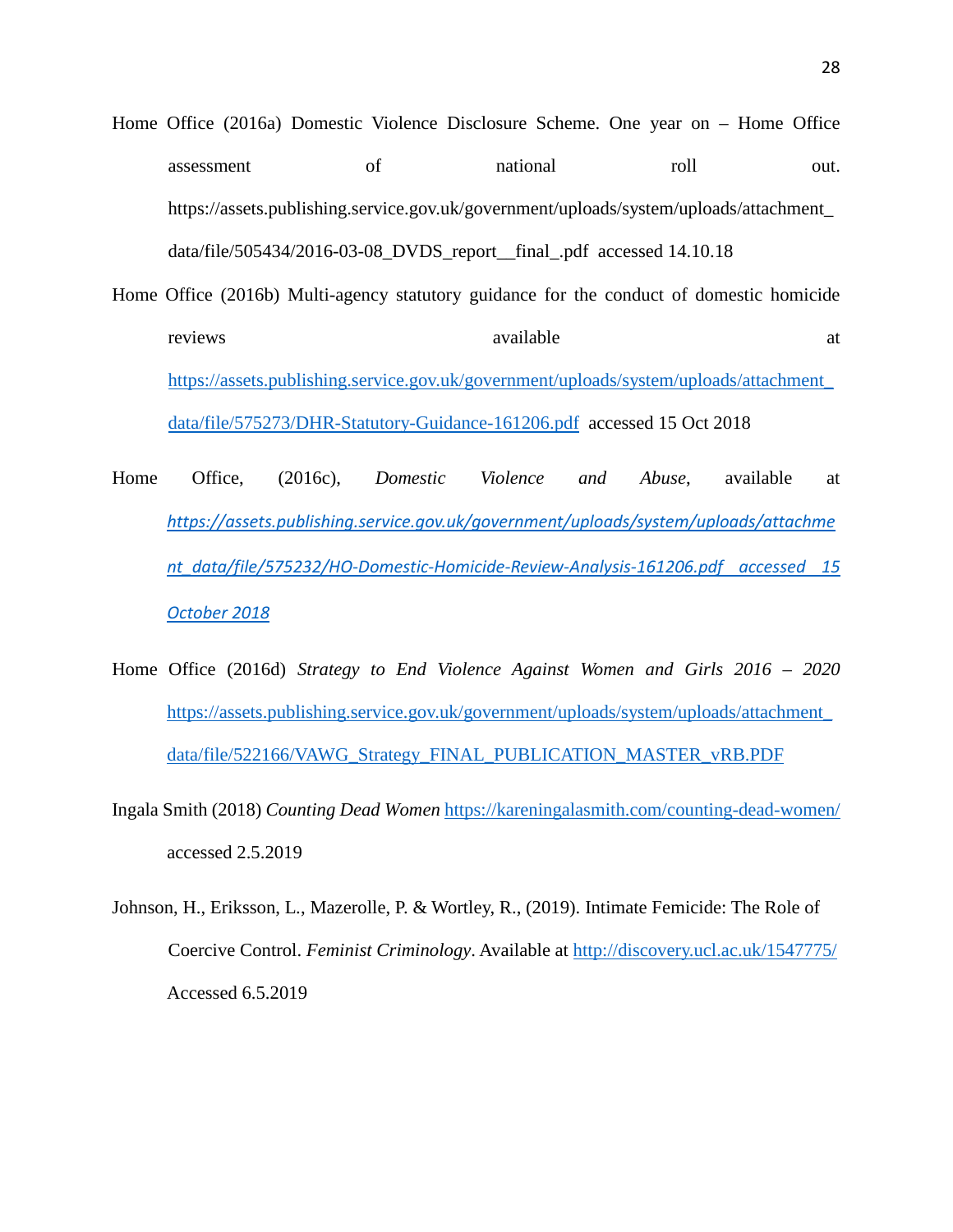- Johnson, M. (2011). Gender and types of intimate partner violence: A response to an anti-feminist literature review. *Aggression and Violence, 16*[, \(4\)](http://www.sciencedirect.com.glos.idm.oclc.org/science/journal/13591789/16/4), 289-296.
- Johnson, M. (2008). A *Typology of Domestic Violence: Intimate Terrorism, Violent Resistance, and Situational Couple Violence.* Boston: Northeastern University Press
- Johnson, C. and Sachman, M. (2014) Familicide Suicide: From myth to hypothesis and towards understanding *Family Court Review. An Interdisciplinary Journal* v52 i1 p100-113
- Lees, S. (1997). *Ruling Passions: Sexual violence, reputation and the law.* Buckingham: Open University Press
- Luckenbill, D. F. (1977). Criminal Homicide as a Situational Transaction. *Social Problems, 25,*  (2), 176-186.
- McLaren, H.J. (2013) (Un)-blaming mothers whose partners sexually abuse children: in view of heteronormative myths, pressures and authorities. *Child and Family Social Work* v18 n4 439-448
- Monckton Smith, J. (2010). *Relating Rape and Murder: narratives of sex, death and gender*. Hampshire: Palgrave Macmillan
- Monckton Smith, J. (2012). *Murder, Gender and the Media: Narratives of dangerous love.* Hampshire: Palgrave Macmillan
- Monckton Smith, J., Williams, A., & Mullane, F. (2014). *Domestic Abuse, Homicide and Gender: strategies for policy and practice.* Hampshire: Palgrave Macmillan
- Monckton Smith, J., Szymanska, K. & Haile, S., (2017). Exploring the relationship between stalking and homicide. *Suzy Lamplugh Trust*. Retrieved March 30, 2018 from <http://eprints.glos.ac.uk/4553/>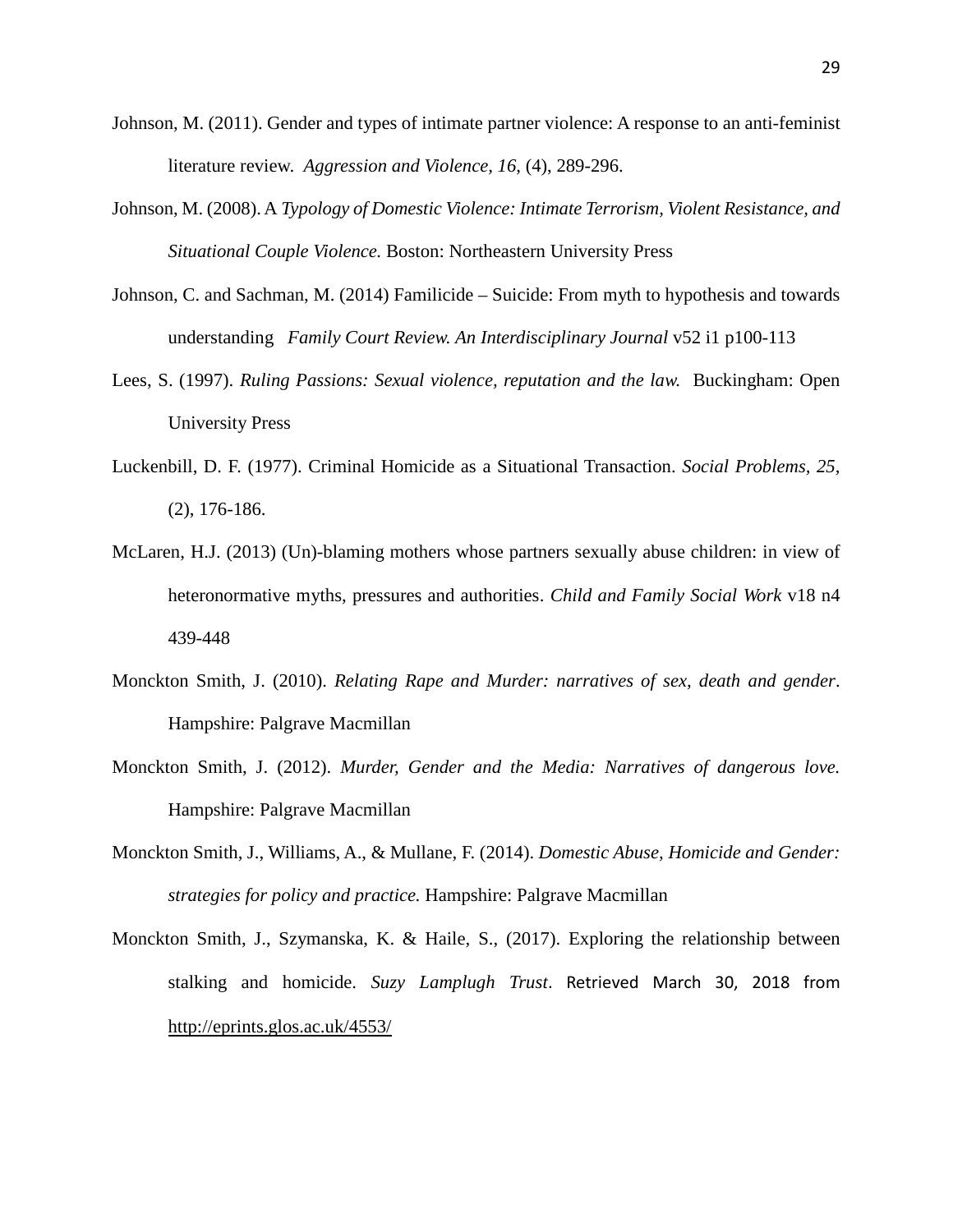- Mullen, P.E., Mackenzie, R., Ogloff, J.R.P., Pathe<sup>'</sup>, M., McEwan, T., & Purcell, R. (2006). Assessing and Managing the Risks in the Stalking Situation. *Journal American Academy of Psychiatry and Law, 34*, 439–50.
- Mullen, P.E. (2004). The autogenic (self generated) massacre. *[Behavioural Science and Law.](https://www.ncbi.nlm.nih.gov/pubmed/15211554) 22*, (3), 311-23.
- Mullen, P.E., Pathé, M., & Purcell, R. (2000). *Stalkers and their Victims*. Cambridge University Press: Cambridge
- NCICP (2003) National Center for Injury Prevention and Control. *Costs of intimate partner violence against women in the United States*. Atlanta, GA: Centers for disease control and prevention

Pollack, O. (1950) *The Criminality of Women* University of Pennsylvania Press

- Schlesinger, L.B. (2002). Stalking, Homicide, and Catathymic Process: A Case Study. *International Journal of Offender Therapy and Comparative Criminology, 46*, (1), 64-74.
- Sechrist, S.M. and Weil, J.D. (2017) Assessing the Impact of a Focused Deterrence Strategy to Combat Intimate Partner Domestic Violence *Violence Against Women* v24 i3 first published Feb 2017 https://doi.org/10.1177%2F1077801216687877
- Shapiro, D.L. and Noe, A.M. (2015) *Risk Assessment: Origins, Evolution and Implications for Practice*. SpringerBriefs in Behavioural Criminology London: Springer

Standing Together (2016) Domestic Homicide Review (DHR): Case Analysis, accessed on October  $20^{th}$   $2017$  at *[http://www.standingtogether.org.uk/sites/default/files/docs/STADV\\_DHR\\_Report\\_Final.pdf,](http://www.standingtogether.org.uk/sites/default/files/docs/STADV_DHR_Report_Final.pdf)*